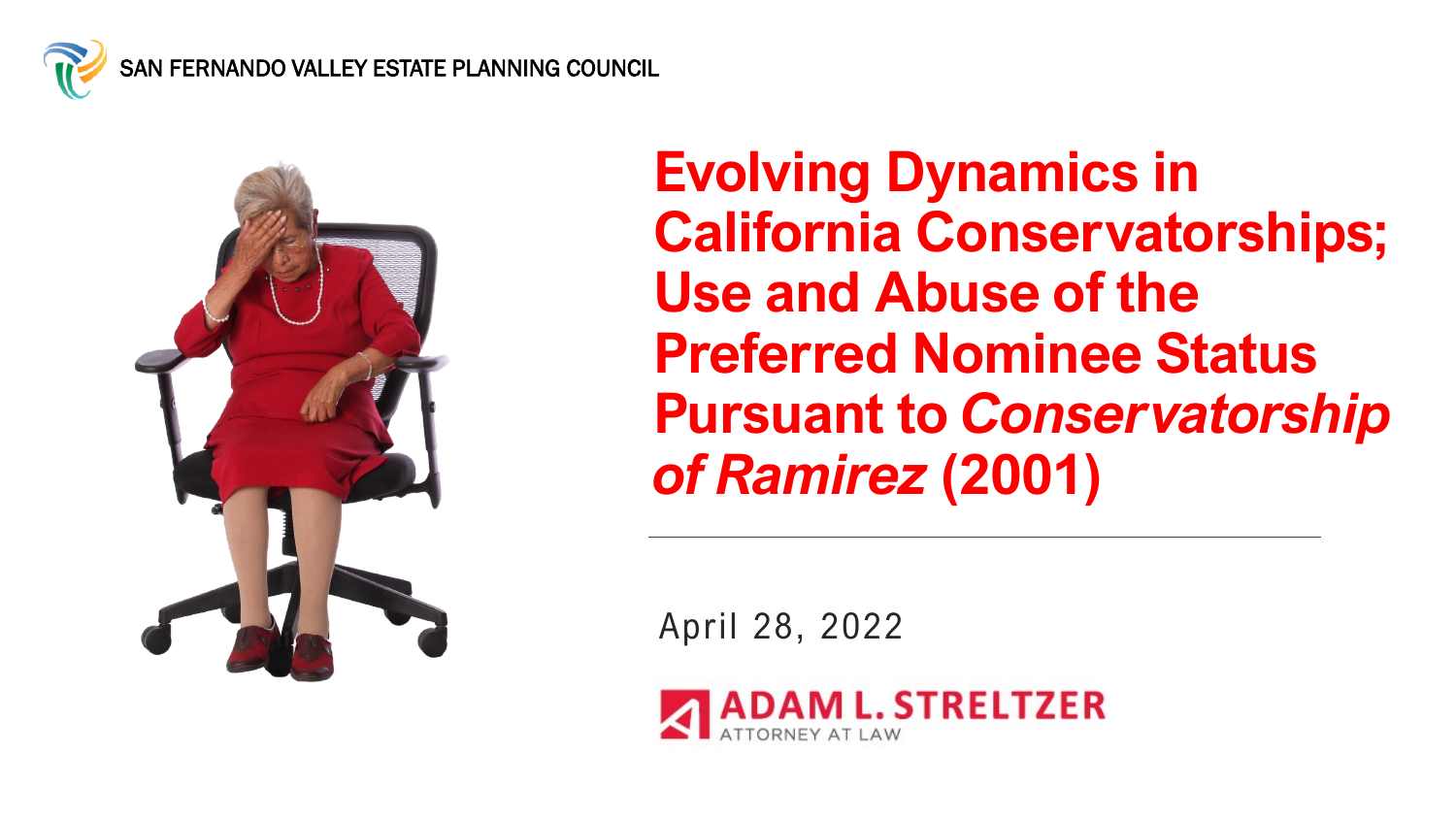### *What's This All About?*

### Why should estate planning professionals be concerned about conservatorships?

Planning for incapacity and its consequences…

### Why are we talking about a 2001 case ruling?

Conservatorship of Ramirez (2001) 90 Cal.App.4th 390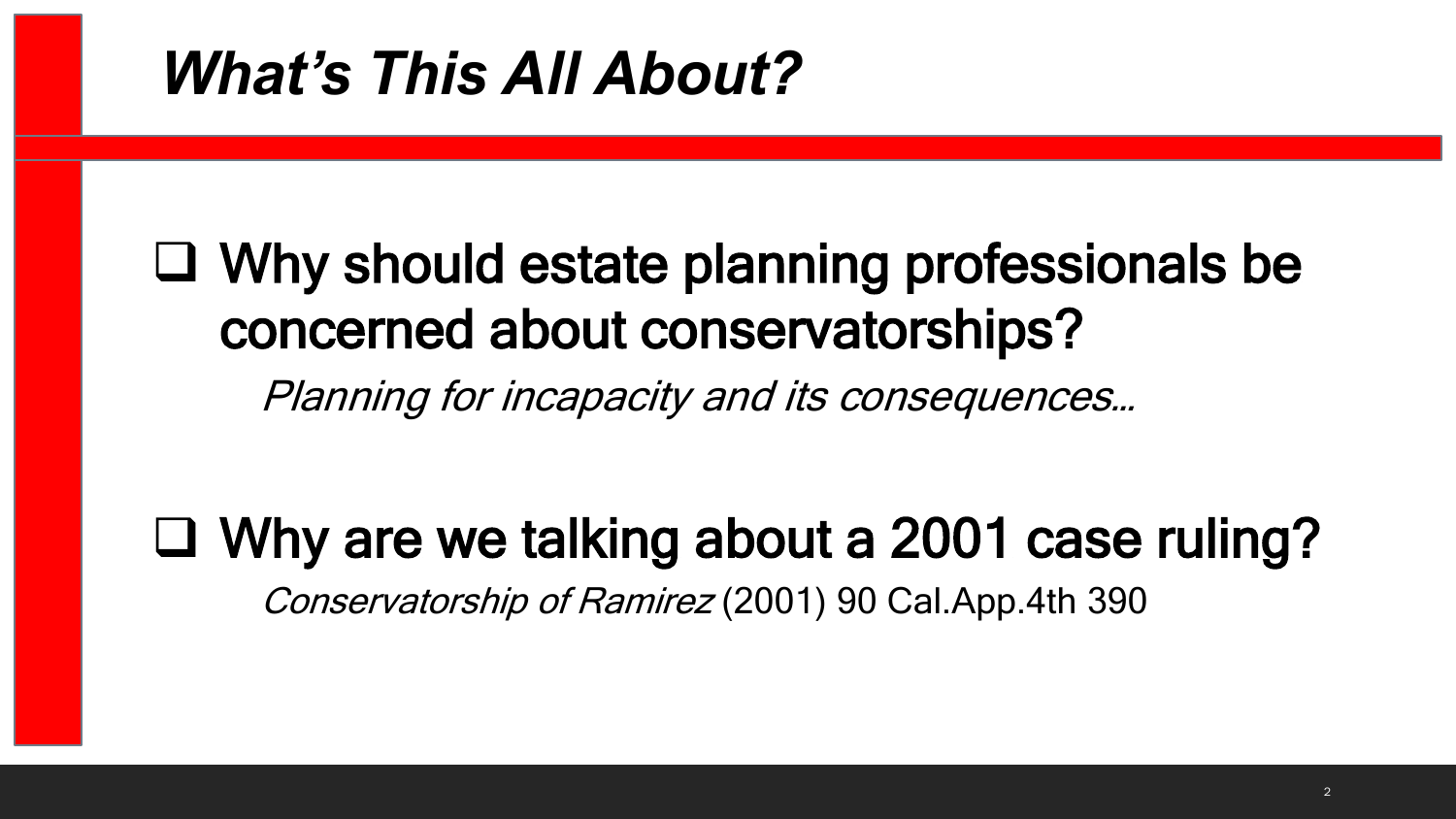# *Conservatorship of Ramirez (2001)*

- $\triangleright$  Recent changes to the Probate Code have encouraged the trial courts to give more weight to the **preferences** of proposed conservatees and their counsel, and, at the same time, placed heightened scrutiny over the conduct of independent, professional conservators and the reasons for their appointment.
	- Interested persons are more likely to appear in conservatorship proceedings to challenge the appointment of neutral, independent professionals.
	- The case opinion in *Conservatorship of Ramirez* (2001) 90 Cal.App.4th 390 is critical.
- $\triangleright$  Those who plan and/or administer estates should be aware of, and accommodate in their practice, the increased importance of written nominations and other expressions of preference by their clients, as well as the circumstances when that preference may or may not be effectuated in conservatorship proceedings.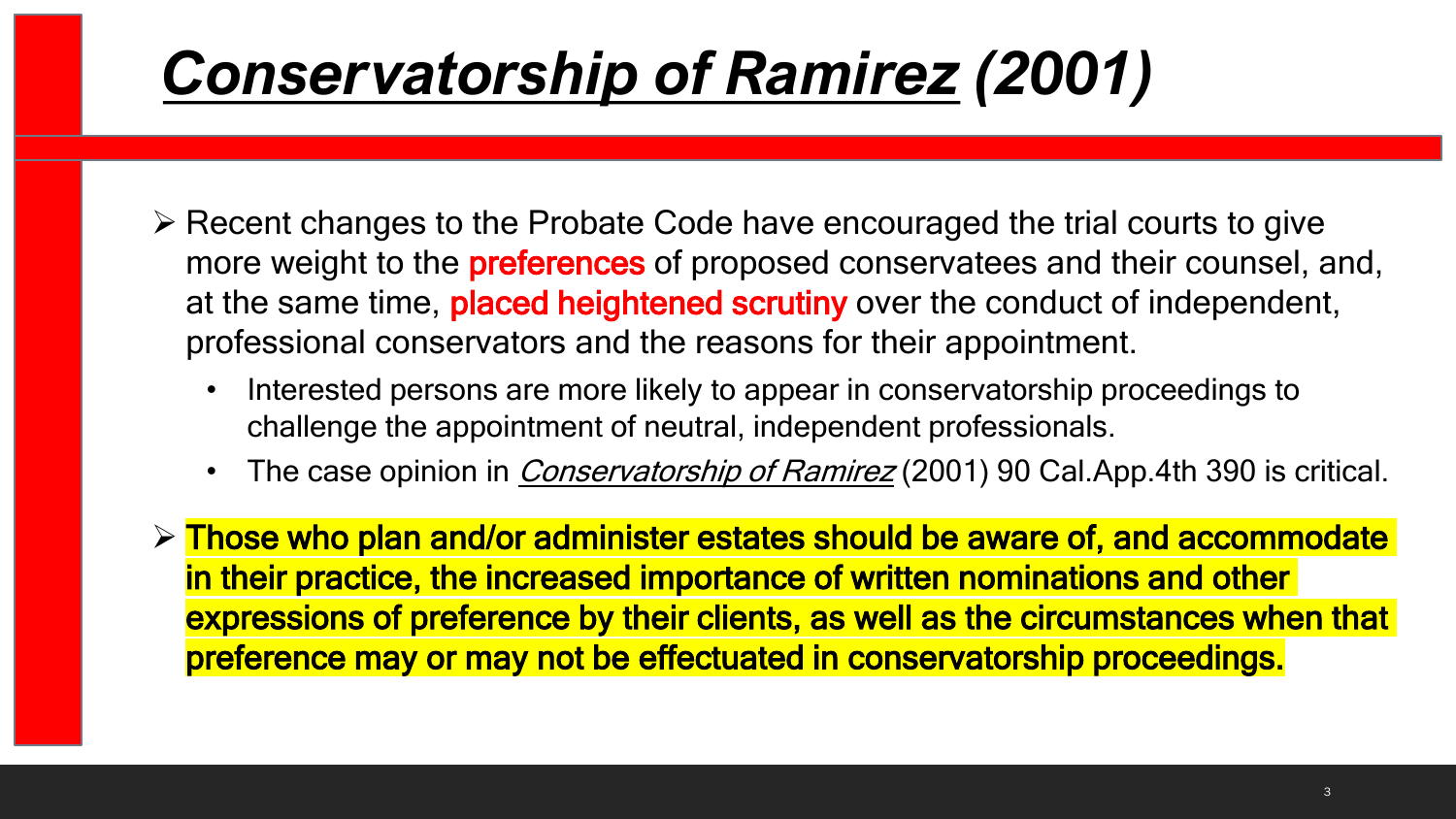# *Conservatorship of Ramirez (2001)*

#### Conservatorship of Ramirez (2001) 90 Cal.App.4th 390

- Typical family situation involving an elderly (82 yrs old) woman (Mom) alleged to lack capacity (including memory loss) and for whom a contested petition was brought seeking the appointment of conservator(s) of her person and estate. Independent professionals were appointed as temporary conservators, then the issue at trial was whether they should be appointed as permanent conservators.
- The interested persons were Son and Daughter who **disagreed** on almost everything.
- Mom **expressed** in various ways the desire that the Son, who had been caring for her a long time, be appointed; the Daughter opposed the appointment of the son and urged for the appointment of the independent professionals as the permanent conservators. The trial court entered an order appointing independent professionals as permanent conservators.
- The Court of Appeal reversed, with directions to the trial court to appoint the Son as conservator of Mom's person and estate.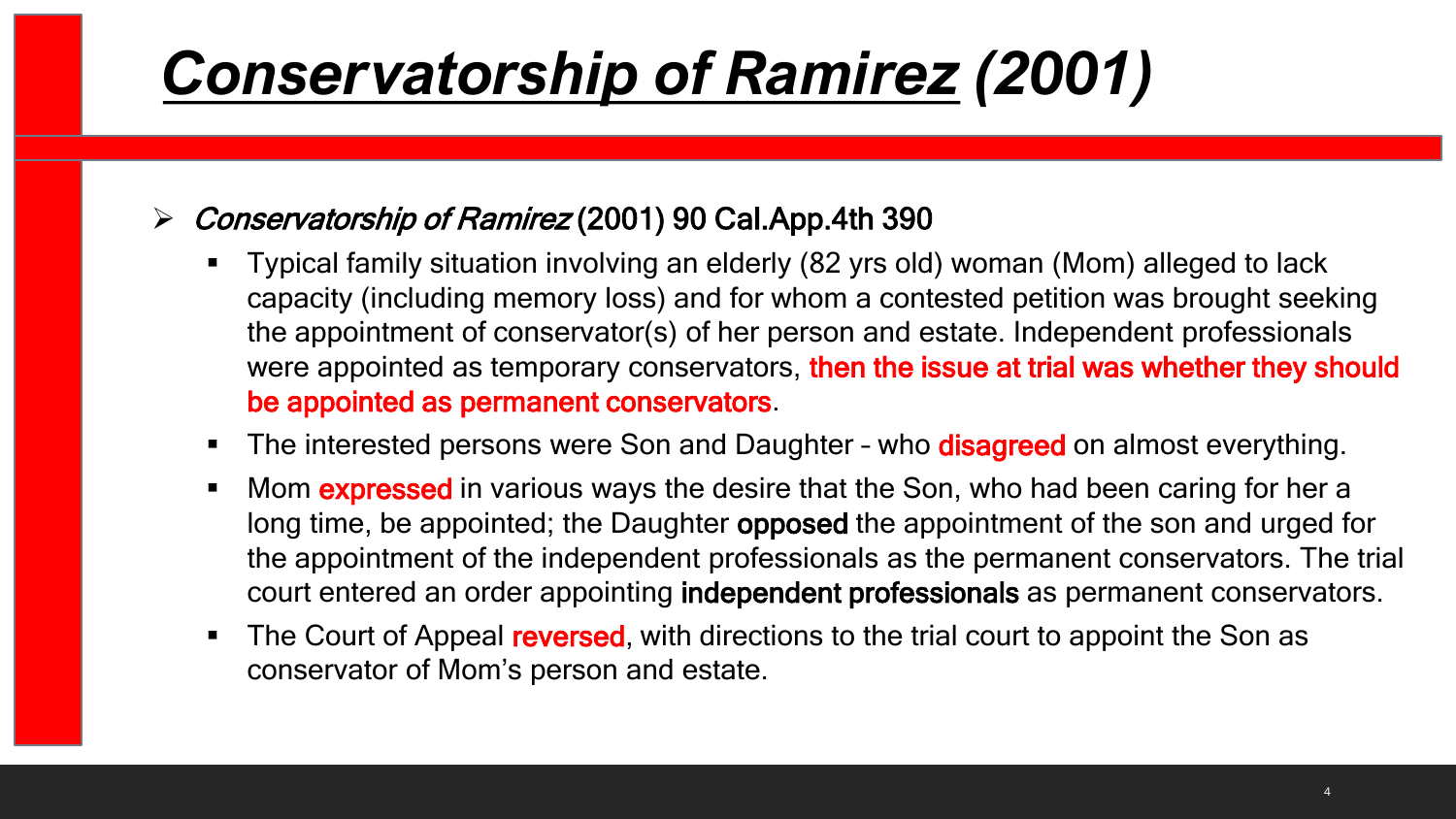# *Appointment of a [Probate] Conservator*

- $\triangleright$  Probate Code §1801(a) provides, in relevant part, that a "conservator of the person may be appointed for a person who is unable to provide properly for his or her personal needs for physical health, food, clothing, or shelter."
- ▶ Probate Code §1801(b) provides, in relevant part, that a "conservator of the estate may be appointed for a person who is substantially unable to manage his or her own financial resources or resist fraud or undue influence" and that the required substantial inability "may not be proved solely by isolated incidents of negligence or improvidence."
- $\triangleright$  Probate Code §1801(e) provides that the standard of proof for the appointment of a conservator under this section is "clear and convincing evidence."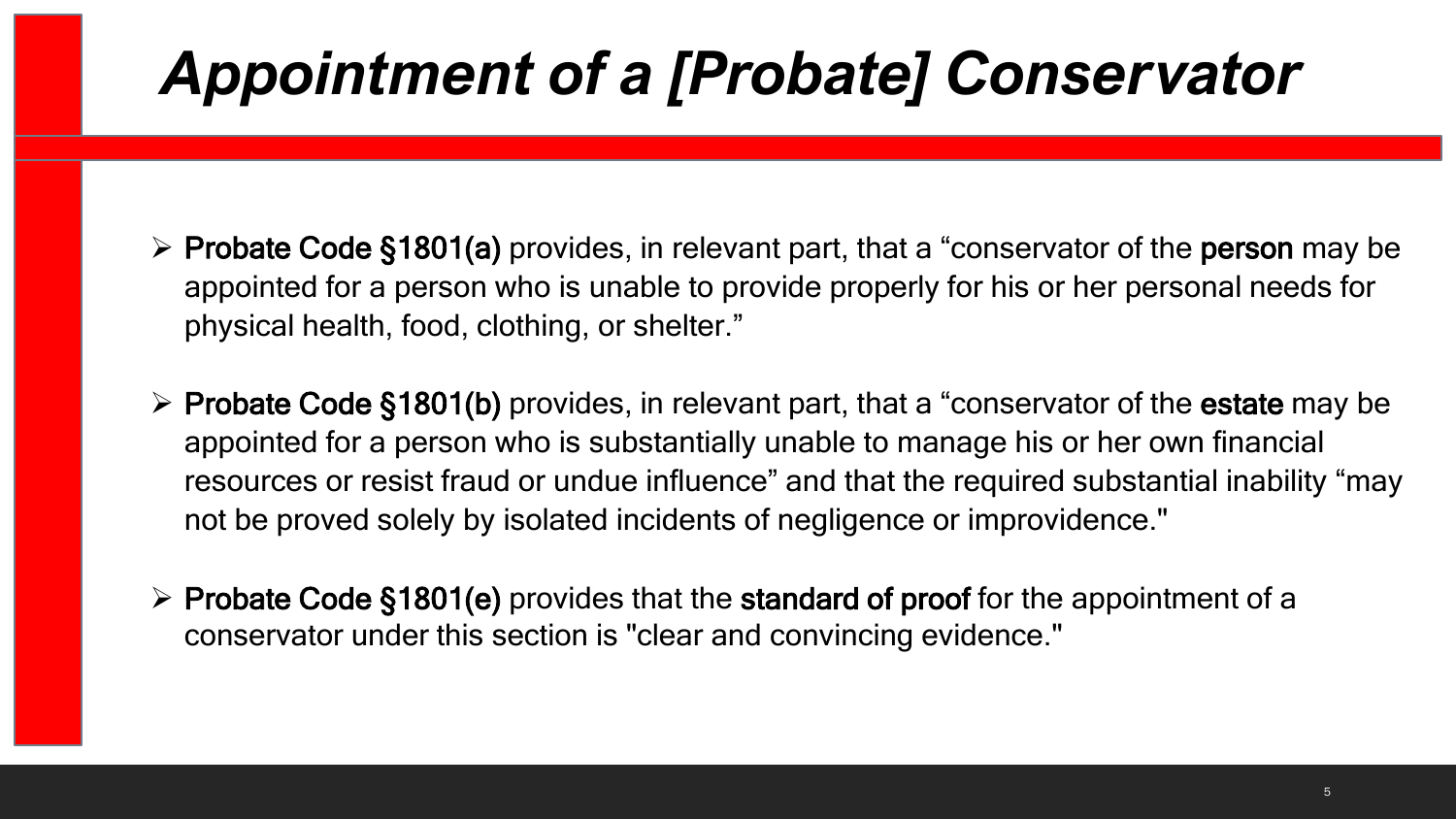#### $\triangleright$  Probate Code § 1810

If the proposed conservatee has sufficient capacity at the time to form an intelligent preference, the proposed conservatee may nominate a conservator in the petition or in a writing signed either before or after the petition is filed. The court shall appoint the nominee as conservator unless the court finds that the appointment of the nominee is not in the best interests of the proposed conservatee.

*(Enacted 1990)*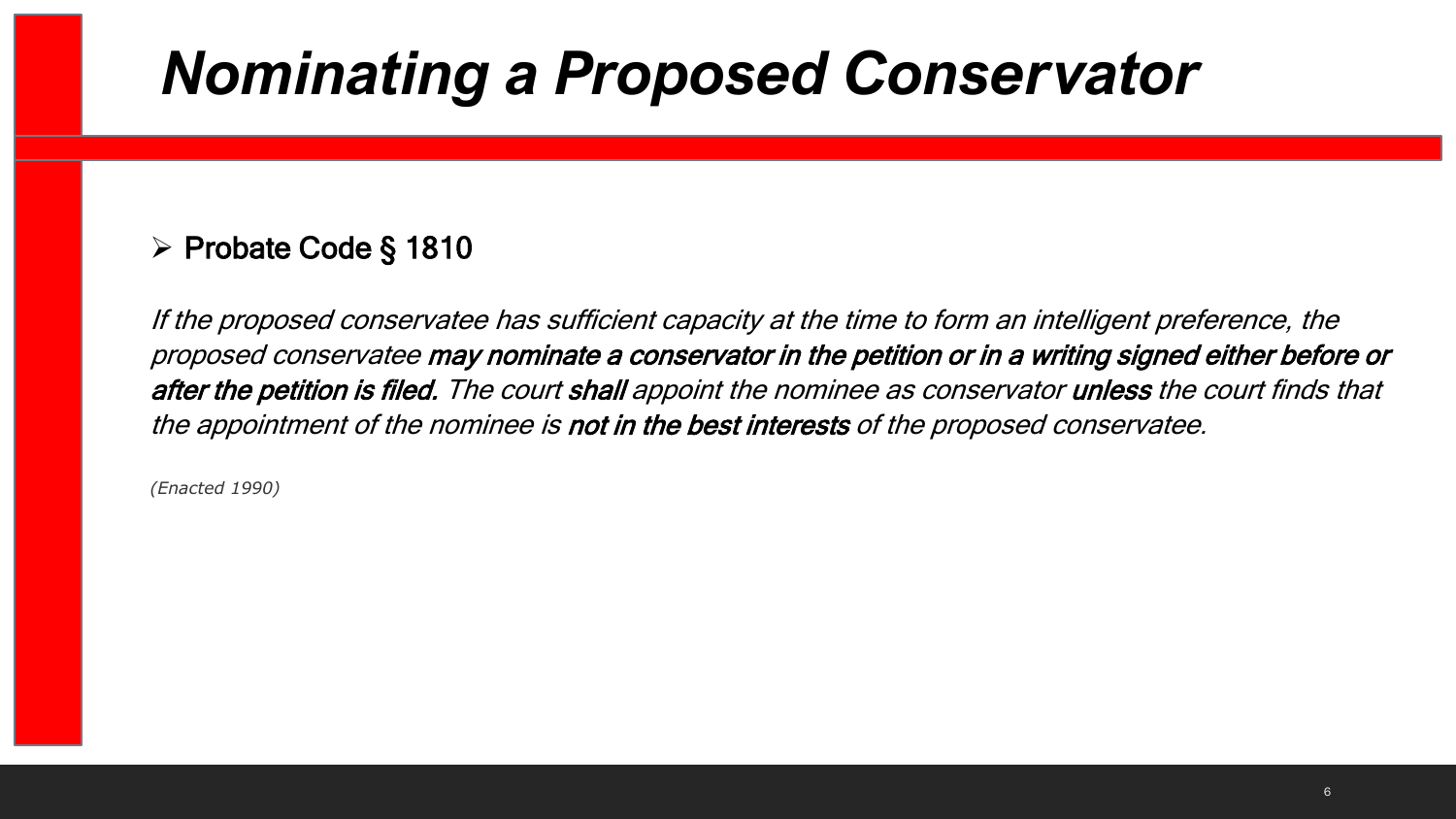#### $\triangleright$  Probate Code § 1810

If the proposed conservatee has sufficient capacity at the time to form an intelligent preference, the proposed conservatee may nominate a conservator in the petition or in a writing signed either before or after the petition is filed. The court shall appoint the nominee as conservator unless the court finds that the appointment of the nominee is not in the best interests of the proposed conservatee.

*(Enacted 1990)*

 $\triangleright$  Probate Code §1810 teaches the Court to respect the proposed conservatee's written nomination of a conservator, except when doing so is not in the best interests of the proposed conservatee.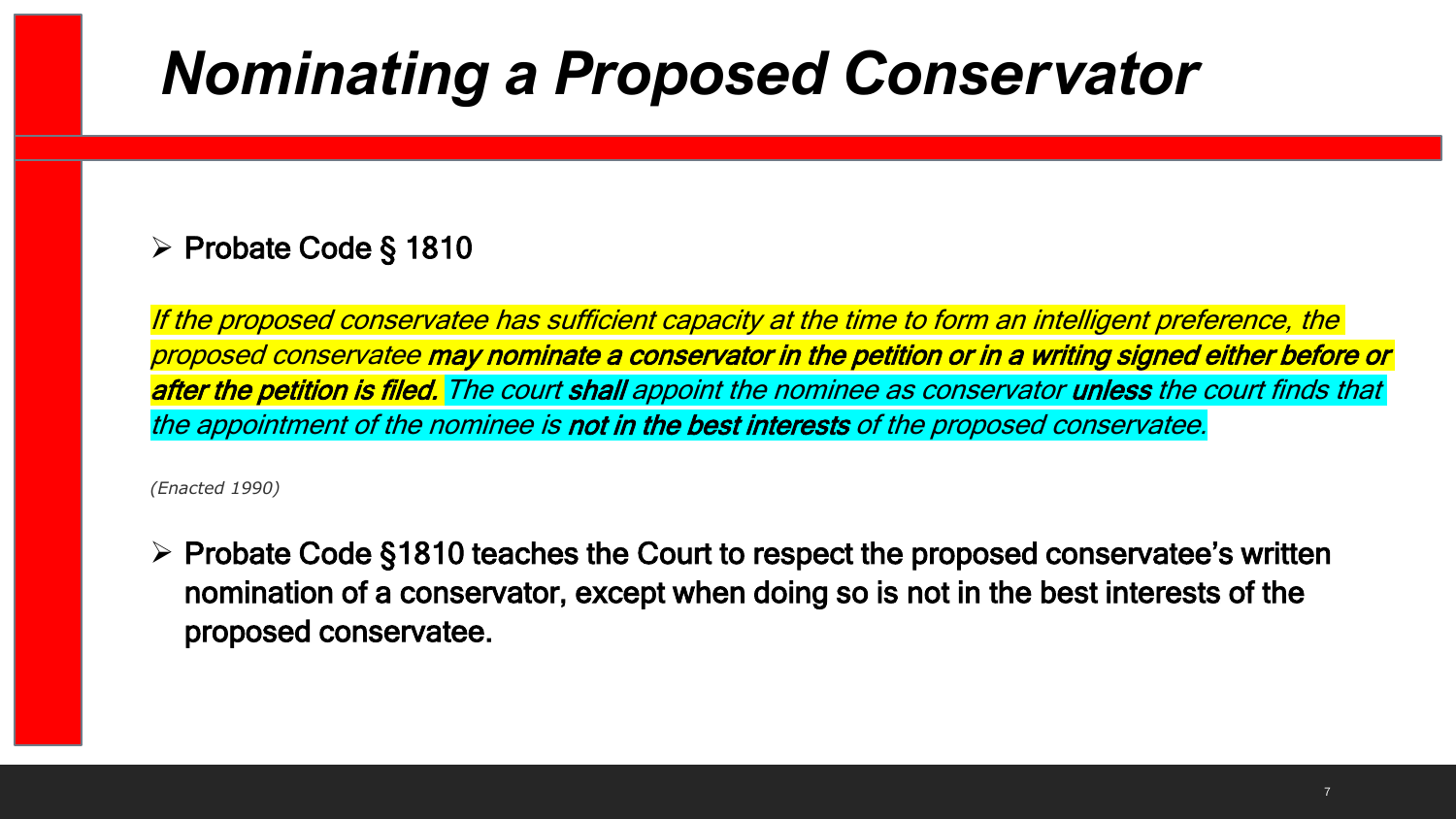#### $\triangleright$  Probate Code § 4126(a): (Effective January 1, 1995)

- (a) A principal may nominate, by a durable power of attorney, a conservator of the person or estate or both, or a guardian of the person or estate or both, for consideration by the court if protective proceedings for the principal's person or estate are thereafter commenced.
- (b) If the protective proceedings are conservatorship proceedings in this state, the nomination has the effect provided in Section 1810 and the court shall give effect to the most recent writing executed in accordance with Section 1810, whether or not the writing is a durable power of attorney.
- Probate Code §§ 4124-4125: Authorizing powers of attorney that are not affected by subsequent incapacity of the principal, i.e., "durable."
- $\triangleright$  So...California permits a proposed conservatee to nominate a conservator, in writing, including via durable power of attorney. That written nomination has the effect provided in Probate Code §1810.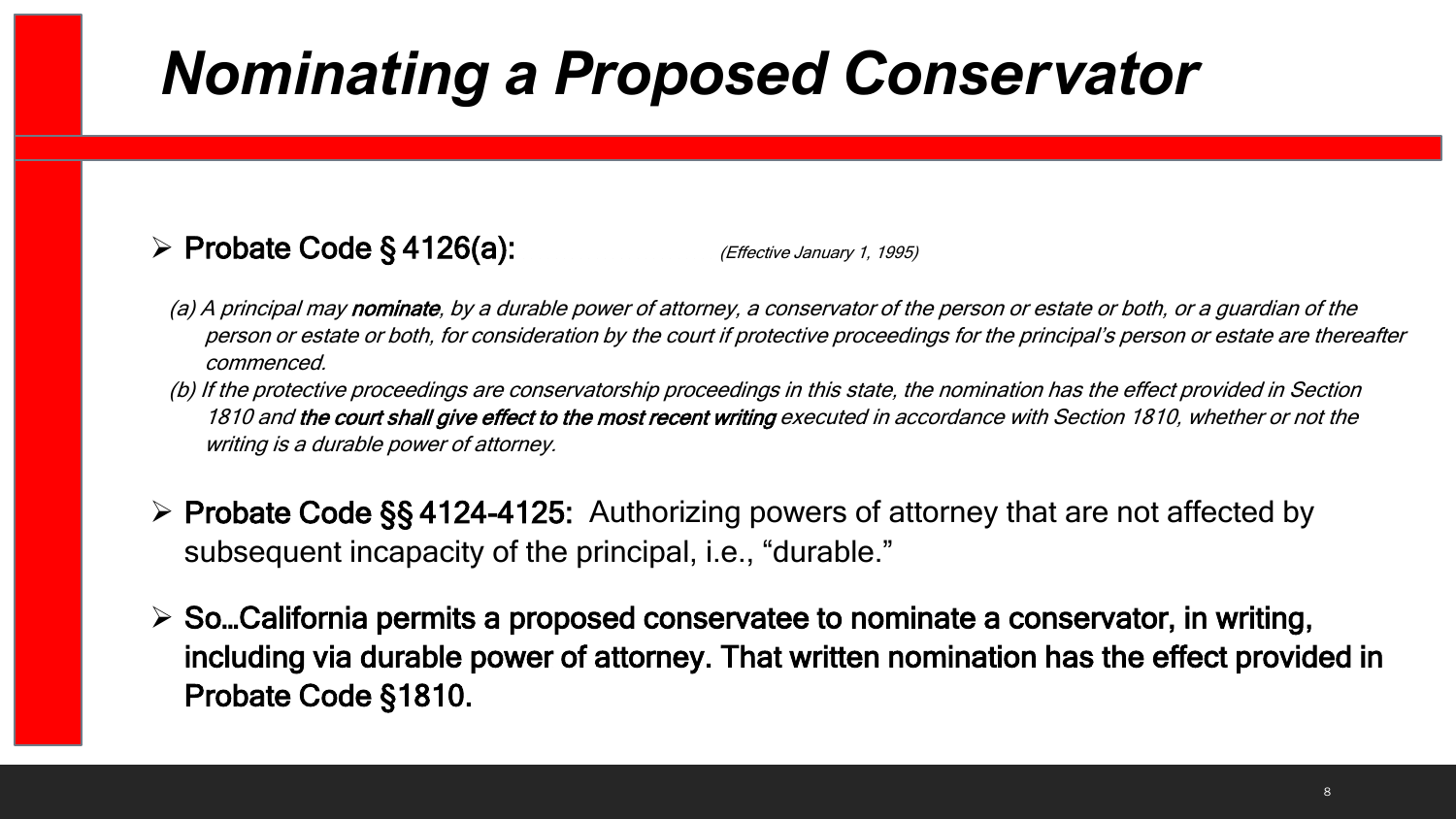What about for historical writings/nominations signed before 1981?

#### Probate Code **§** 1488

If before January 1, 1981, an adult has in a signed writing nominated a person to serve as guardian if a guardian is in the future appointed for such adult, such nomination shall be deemed to be a nomination of a conservator. This section applies whether or not the signed writing was executed in the same manner as a witnessed will so long as the person signing the writing had at the time the writing was signed sufficient capacity to form an intelligent preference.

This statute seeks to ensure that proposed conservatee nominations made under prior versions of the Probate Code remain effective, and that nominations that might have been ineffective and/or noncompliant under prior statutes will be effective now if they comply with Probate Code **§**1810.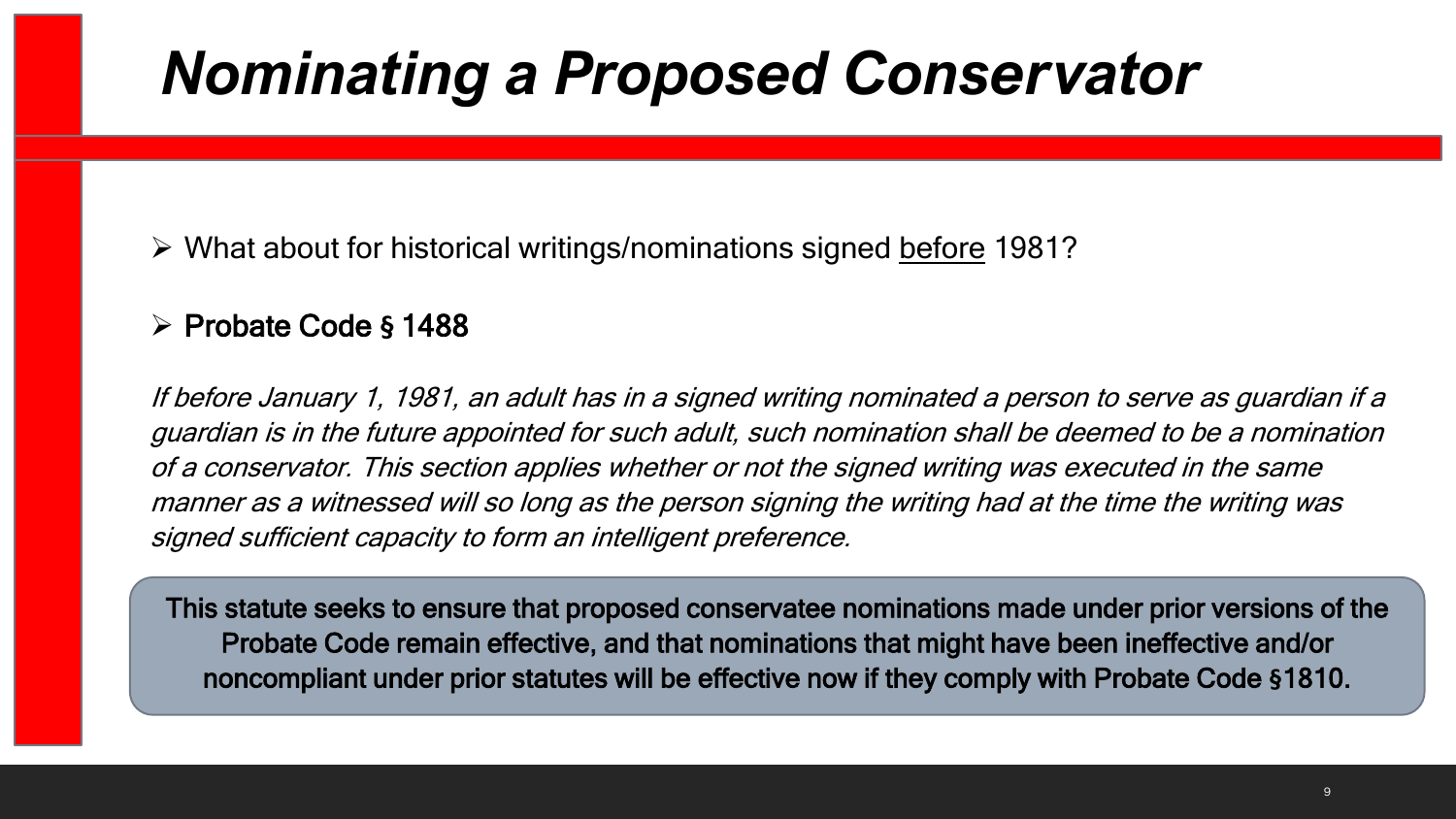### *Who Else Can Nominate?*

#### Probate Code § 1811

(a) Subject to Sections 1813 and 1813.1, the spouse, domestic partner, or an adult child, parent, brother, or sister of the proposed conservatee may nominate a conservator in the petition or at the hearing on the petition.

(b) Subject to Sections 1813 and 1813.1, the spouse, domestic partner, or a parent of the proposed conservatee may nominate a conservator in a writing signed either before or after the petition is filed and that nomination remains effective notwithstanding the subsequent legal incapacity or death of the spouse, domestic partner, or parent.

(Amended 2015)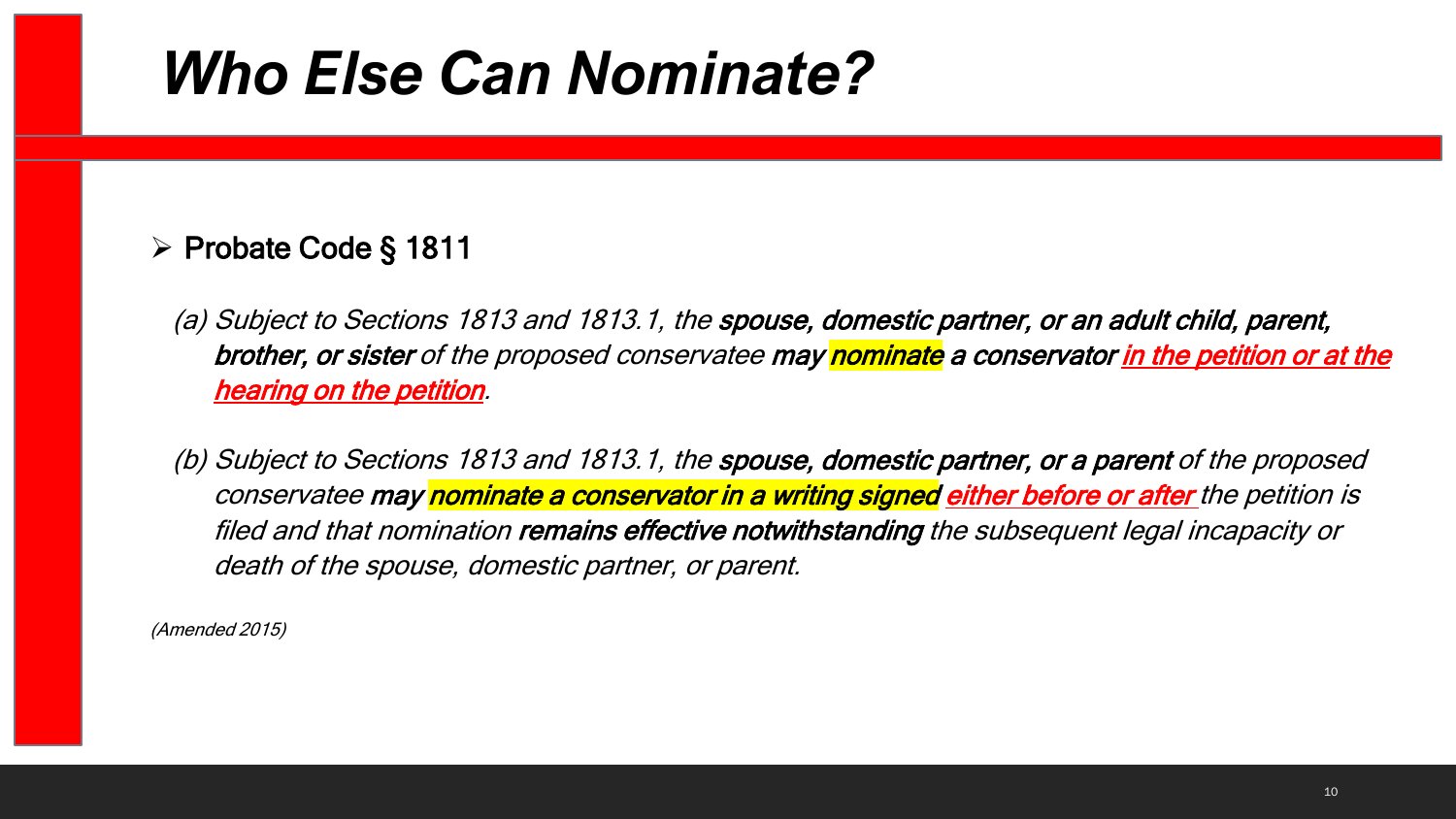# *Discretion to Appoint; Best Interests*

#### Probate Code §1812 (revised 2015)

(a) Subject to §§ 1810, 1813, and 1813.1, the selection of a conservator of the person or estate, or both, is solely in the discretion of the court and, in making the selection, the court is to be guided by what appears to be for the best interests of the proposed conservatee.

(b) Subject to §§ 1810, 1813, and 1813.1, of persons equally qualified in the opinion of the court to appointment as conservator of the person or estate or both, preference is to be given in the following order:

(1) The spouse or domestic partner of the proposed conservatee [or their nominee pursuant to  $$1811]$ .

(2) An adult child of the proposed conservatee [or their nominee pursuant to  $$1811$ ].

(3) A parent of the proposed conservatee [or their nominee pursuant to  $$1811$ ].

(4) A brother or sister of the proposed conservatee [or their nominee pursuant to  $$1811$ ].

(5) Any other person or entity eligible for appointment as a conservator under this code or, if there is no person or entity willing to act as a conservator, under the Welfare and Institutions Code.

(c) The preference for any nominee for appointment under paragraphs (2), (3), and (4) of subdivision (b) is subordinate to the preference for any other parent, child, brother, or sister in that class.

 $\triangleright$  Probate Code §1812 teaches that, although it has discretion, and there is a statutory hierarchy, the trial court must always act in the proposed conservatee's best interests when selecting a conservator.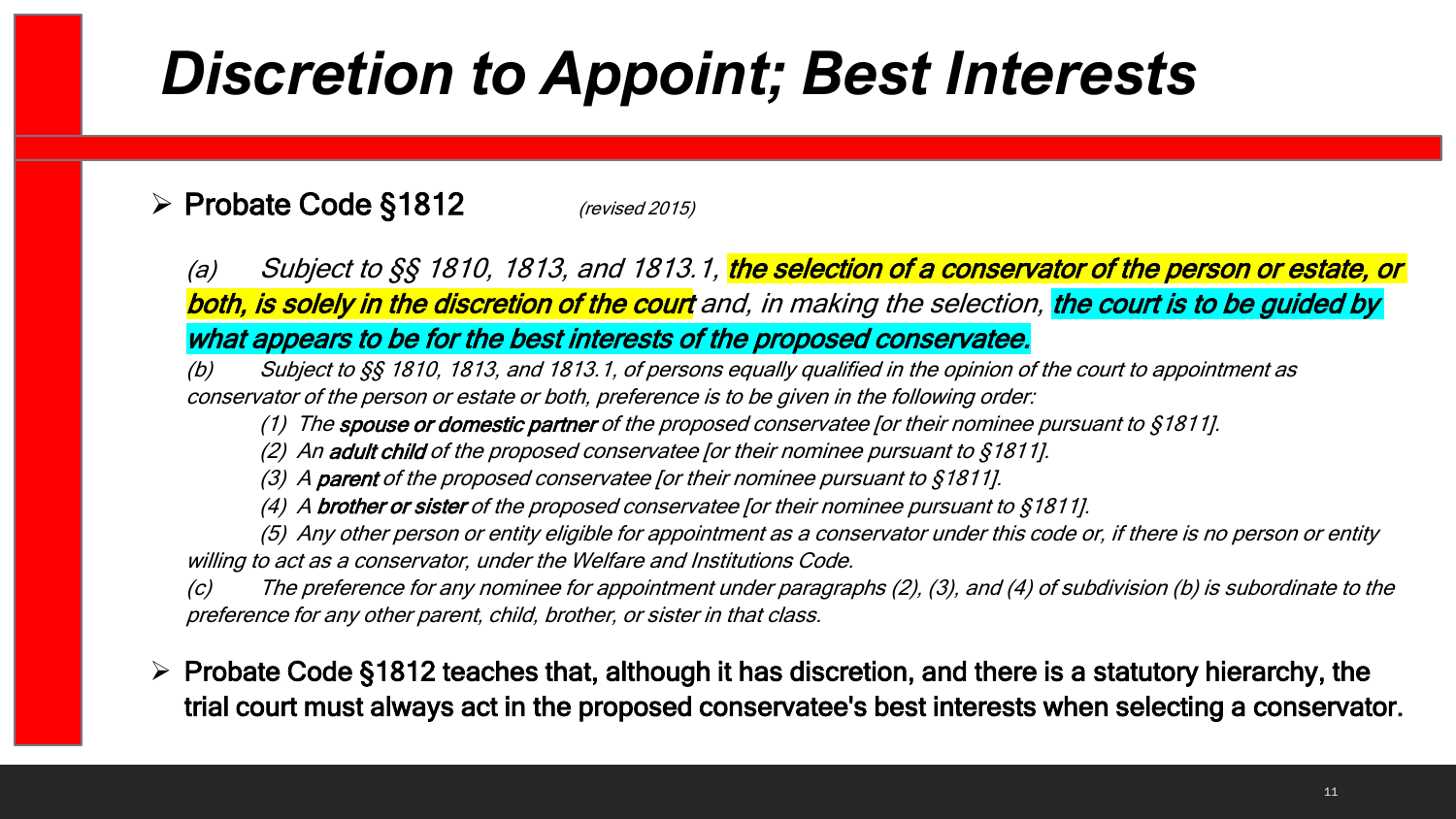## *Summary So Far…*



- $\triangleright$  The court must appoint the nominee of the proposed conservatee as conservator - unless the court finds that such an appointment is not in the best interests of the proposed conservatee.
- $\triangleright$  This preference is to be given to the most-recent written nomination executed in accordance with Probate Code §1810, whether or not the writing is a durable power of attorney.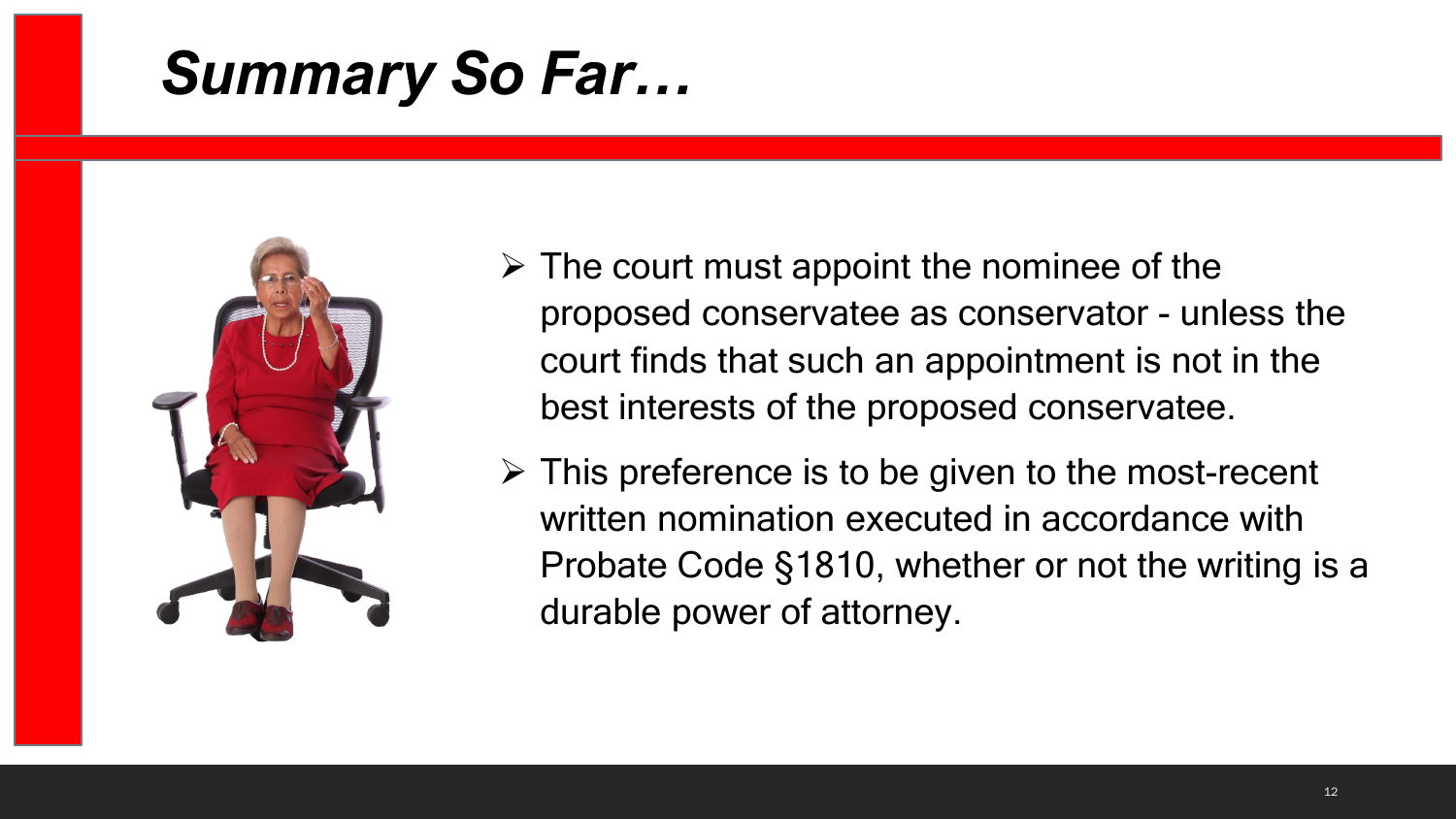# *Reminders re Standard of Review (Appeal)*

- $\triangleright$  Review of a trial court decision to appoint a conservator for abuse of discretion, and review of an underlying factual findings for substantial evidence.
- $\triangleright$  So, a trial court's decision to appoint a conservator is reviewed by the Court of Appeal to determine if there is substantial evidence in support of its findings; if not, then it was an abuse of discretion to appoint the conservator(s).
- Conservatorship of O.B. (2020) 9 Cal.5th 989, 1011-1012:

When reviewing a finding that a fact has been proved by clear and convincing evidence, the question before the appellate court is whether the record as a whole contains substantial evidence from which a reasonable fact finder could have found it highly probable that the fact was true. In conducting its review, the court must view the record in the light most favorable to the prevailing party below and give appropriate deference to how the trier of fact may have evaluated the credibility of witnesses, resolved conflicts in the evidence, and drawn reasonable inferences from the evidence.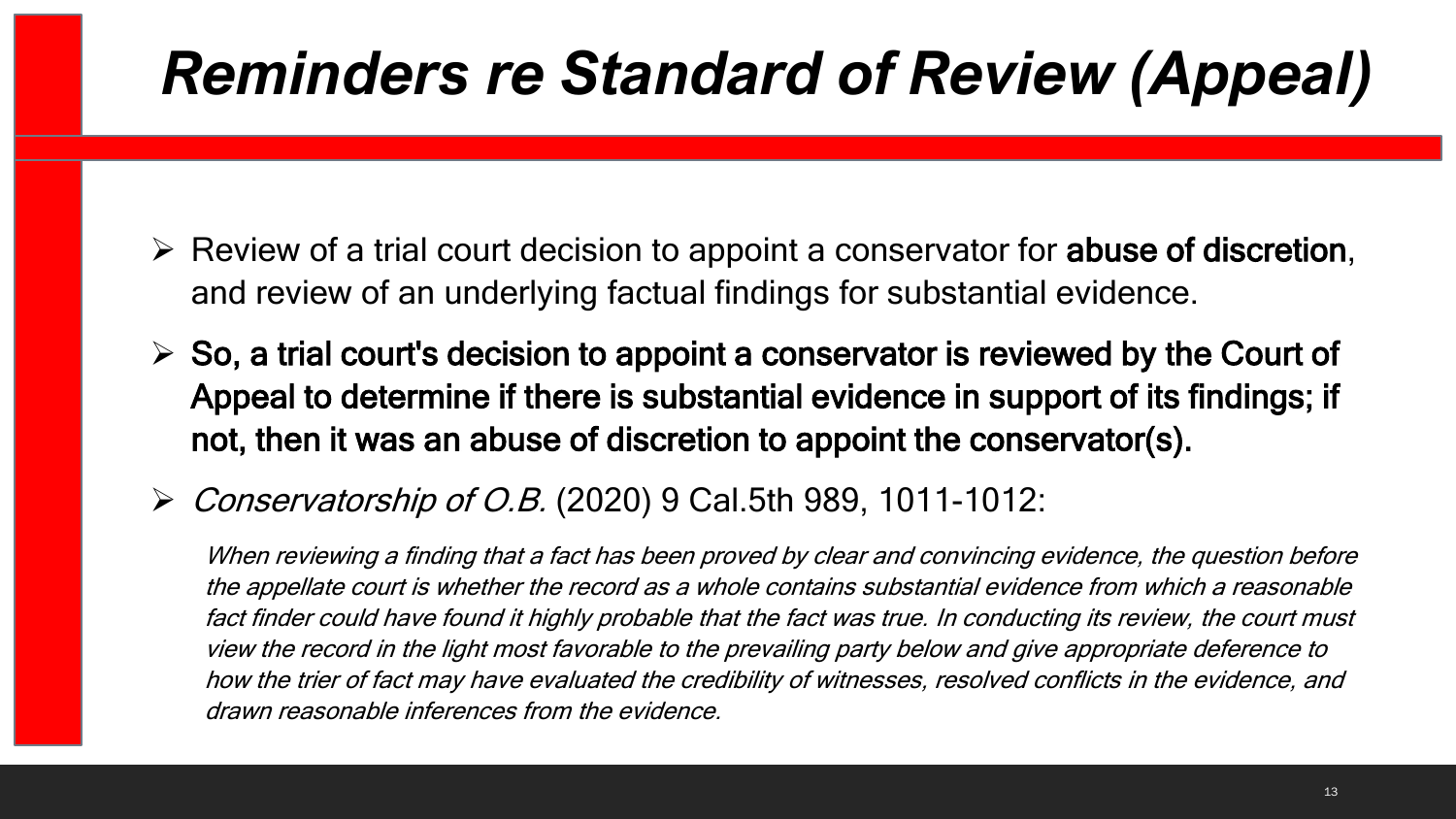- Proposed conservatee Ms. Ramirez (Mom) is single (no spouse) and elderly.
- $\checkmark$  Contesting persons were Son and Daughter, who did not get along.
- $\checkmark$  The neutral, independent professionals were already serving successfully as temporary conservators.
- $\checkmark$  Nomination made in written, signed Durable Powers of Attorney (multiple).
	- BUT these were presumed valid since not a contested issue in trial court.
- $\checkmark$  Multiple expressions of preference by Mom for Son's appointment:
	- No demonstration that Son had pressured Mom to express preference for his appointment as her conservator.
	- Expressed her preference to the Probate Investigator, multiple expert witnesses, and to the trial court.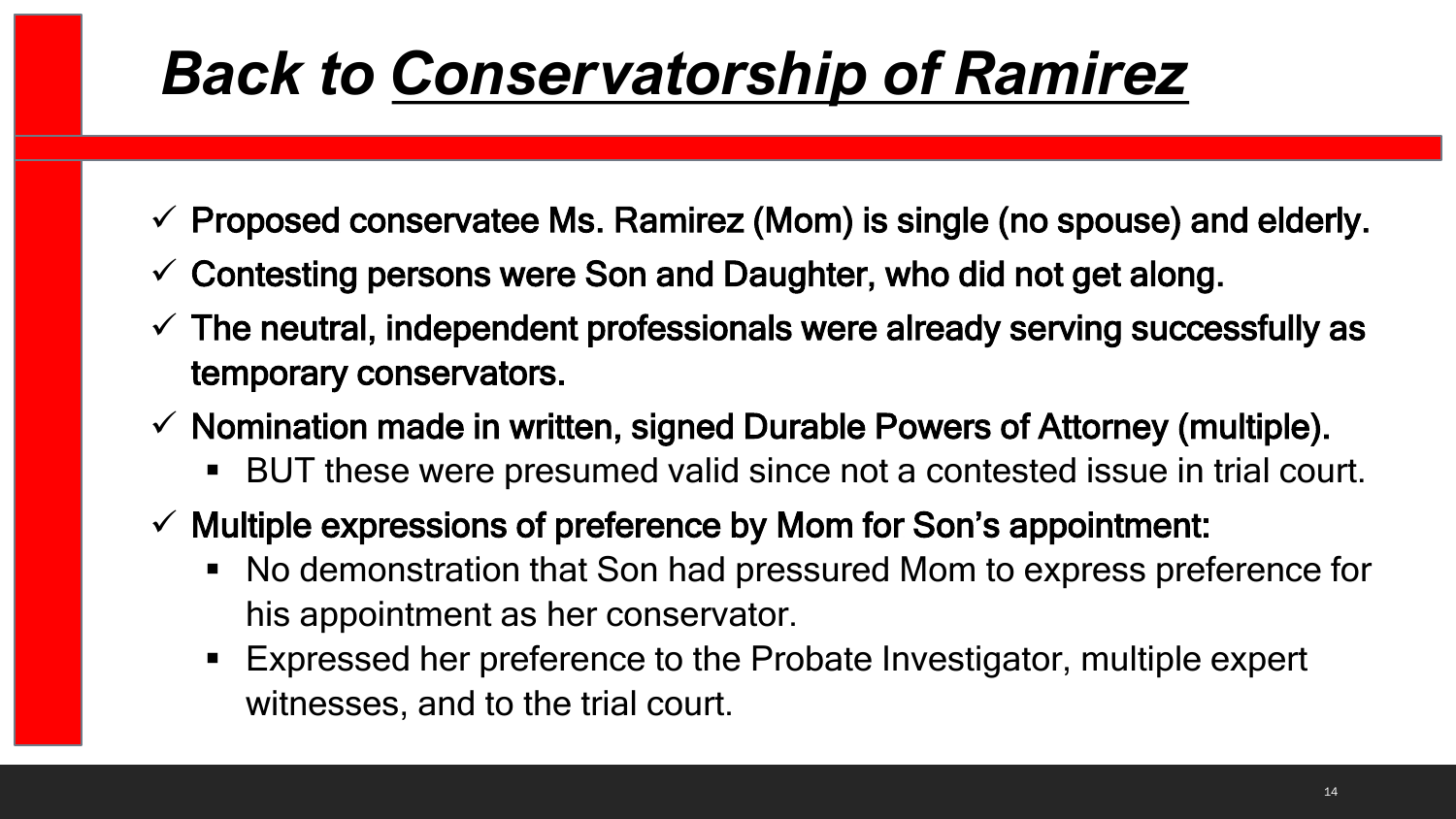$\triangleright$  Why was Daughter opposed to Son's appointment?

- Son and Daughter had long (20+ years) history of conflict, with substantial "difficulty in retaining caregivers due to the tension in the family."
	- Is this typical family discord???
- Daughter testified that limiting visitation by family members and not permitting family members to provide care while caregivers were engaged had not been effective in removing the tension from Ramirez's home or in ameliorating the conflict between the children. She argued that it would be doubtful that making such rules part of a court order would make them more effective, given the distrust that Son and Daughter have for each other.
- Daughter asserted that neutral professionals were the only viable solution.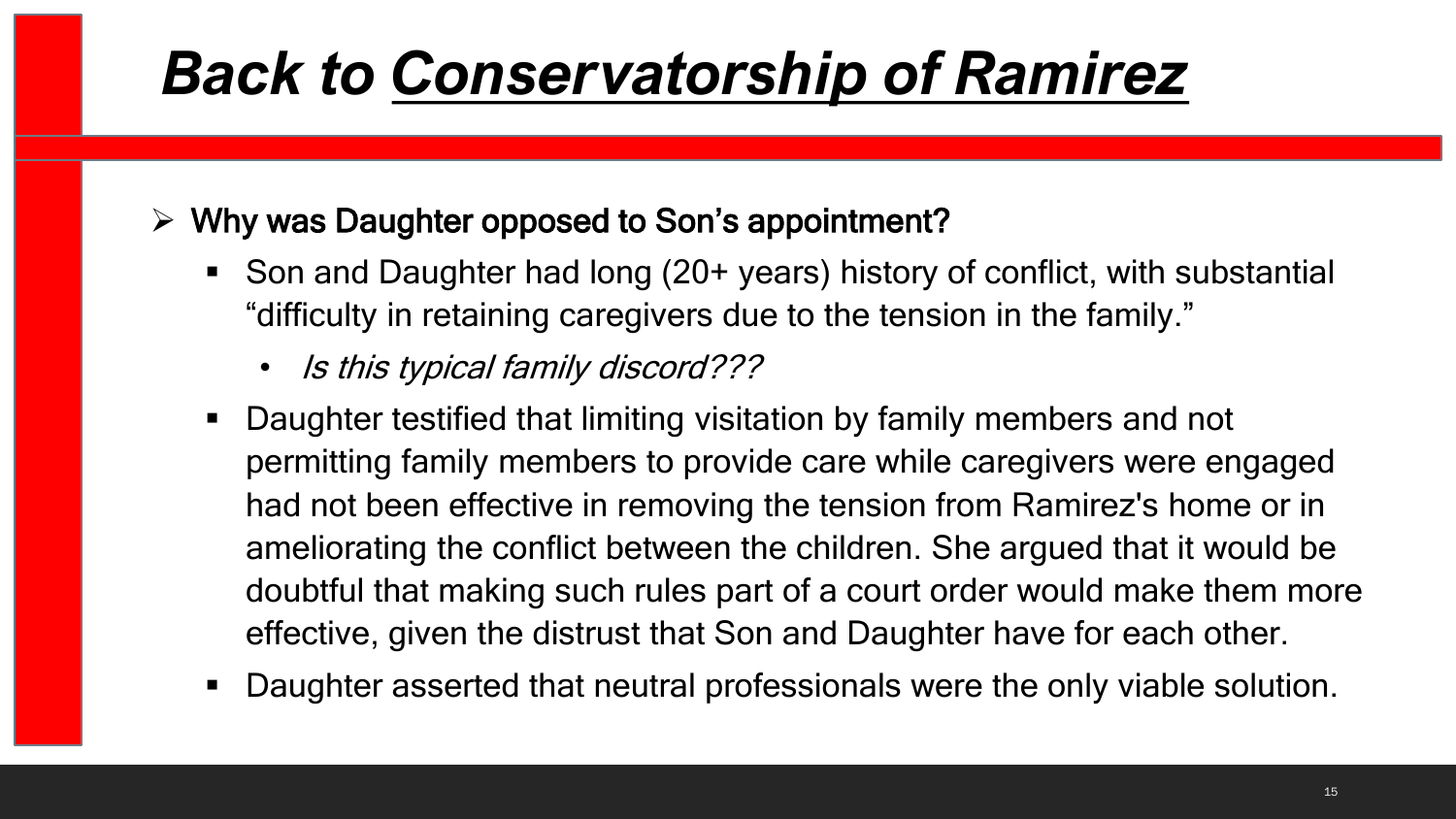#### $\triangleright$  Son's Involvement:

- Son acknowledged the family discord.
- Son acknowledged that, in the past, he had shown poor judgment.
- Son had been long-term manager of her assets and was familiar with her financial affairs and assets.
- Son had been caring for Mom personally for a long period of time before appointment of independent professionals as temporary conservators.
- Son was nominated by Mom in multiple Durable Powers of Attorney.
- Mom had repeatedly expressed preference for Son in connection with the conservatorship proceedings.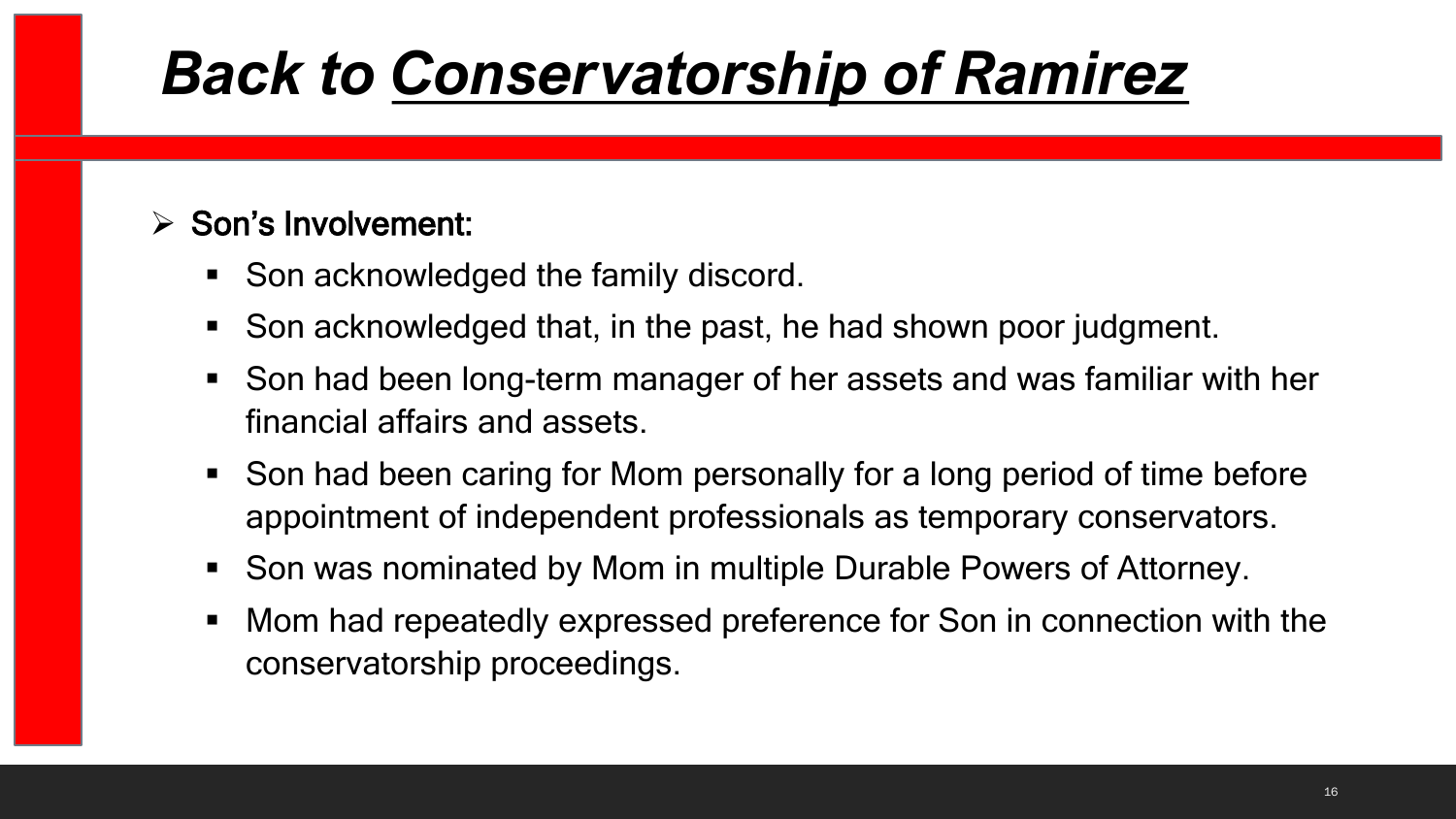- $\triangleright$  Court of Appeal's Decision to Reverse the Trial Court:
	- Interesting Hyper-Technical Aspect The Court of Appel stated that the trial court's determination that a particular individual should be appointed as conservator necessarily includes a finding that the appointment is in the conservatee's best interests (as per Probate Code §1812); no separate finding is required.
	- The trial court's decision to appoint the neutral, independent professionals as permanent conservators is REVERSED with directions to the trial court to appoint Mom's nominee, the Son, instead.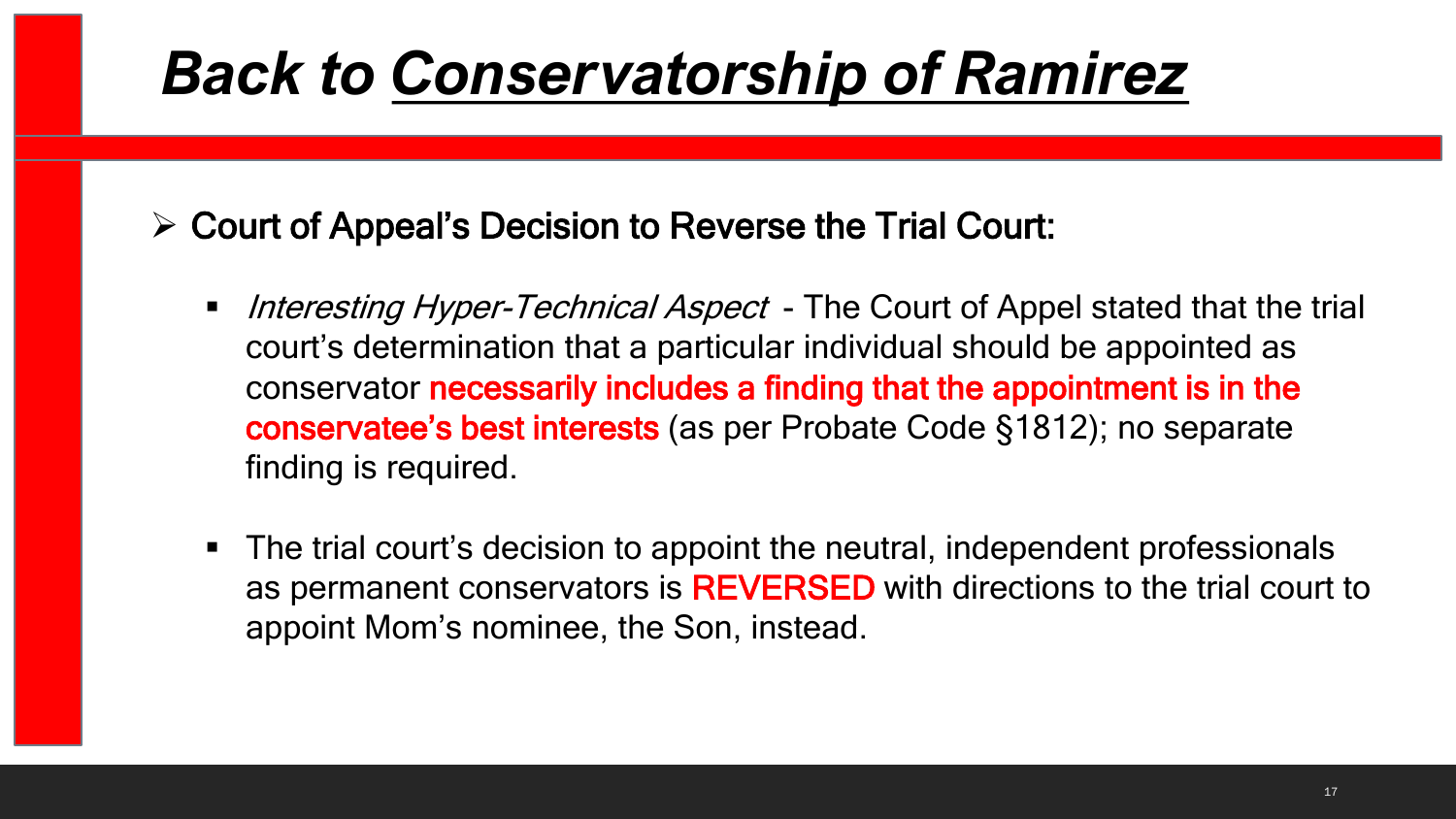- $\triangleright$  Critical Aspects of the Court of Appeal's Decision to Reverse the Trial Court:
	- Durable powers of attorney (and a trust) were PRESUMED valid in these proceedings since it was not a contested issue in the trial court.
		- But there was no reason to suspect otherwise expert opinion evidence received that Mom knew what she was doing when she named Son as her agent and nominated him as her conservator in her durable POA's.
	- Some opinion evidence received that Daughter's motives were suspect.
		- In comparison, expert opinion evidence received & inferences drawn that the Son was sincerely motivated to serve his Mom's best interests.
	- No demonstration that Son was previously a bad actor or that he had ever mistreated Mom either physically or financially.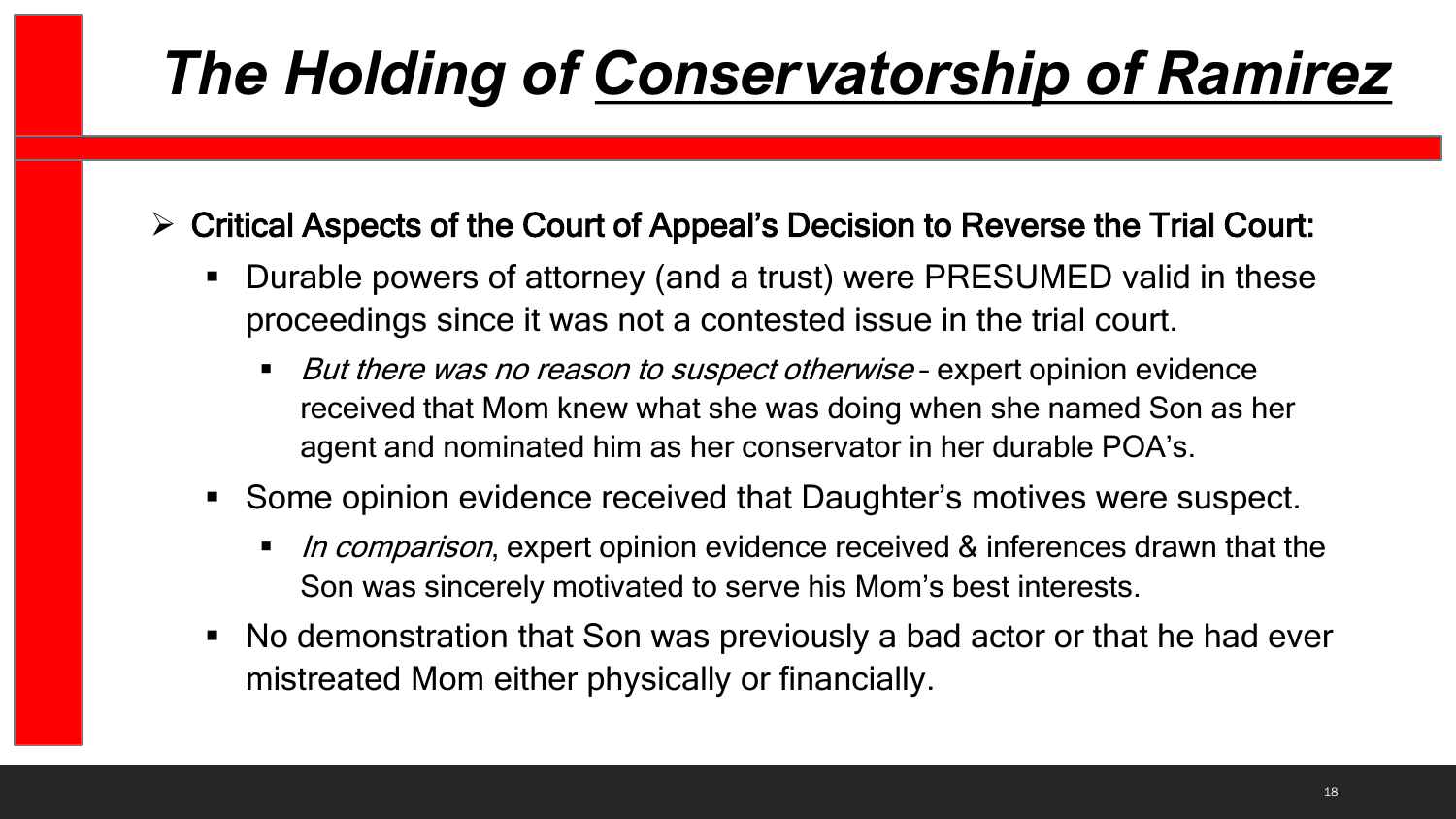#### Conservatorship of Ramirez at p. 403:

"…it is difficult to understand why the court did not appoint [Son as his Mom's] conservator. Notwithstanding the conflict between [Son] and [Daughten], it clearly was in [Mom's] best emotional and financial interests that the court do so. Through the orders it can fashion and enforce, it is more readily within the court's power to reduce that conflict to manageable proportions than it would be within the power of the [independent professionals]. Not only are the court's findings not supported by substantial evidence, but this case exemplifies the wisdom underlying Probate Code section 1810. Here a competent, caring family member willing to serve was nominated, and yet the court appointed a professional conservator. This was a clear abuse of discretion."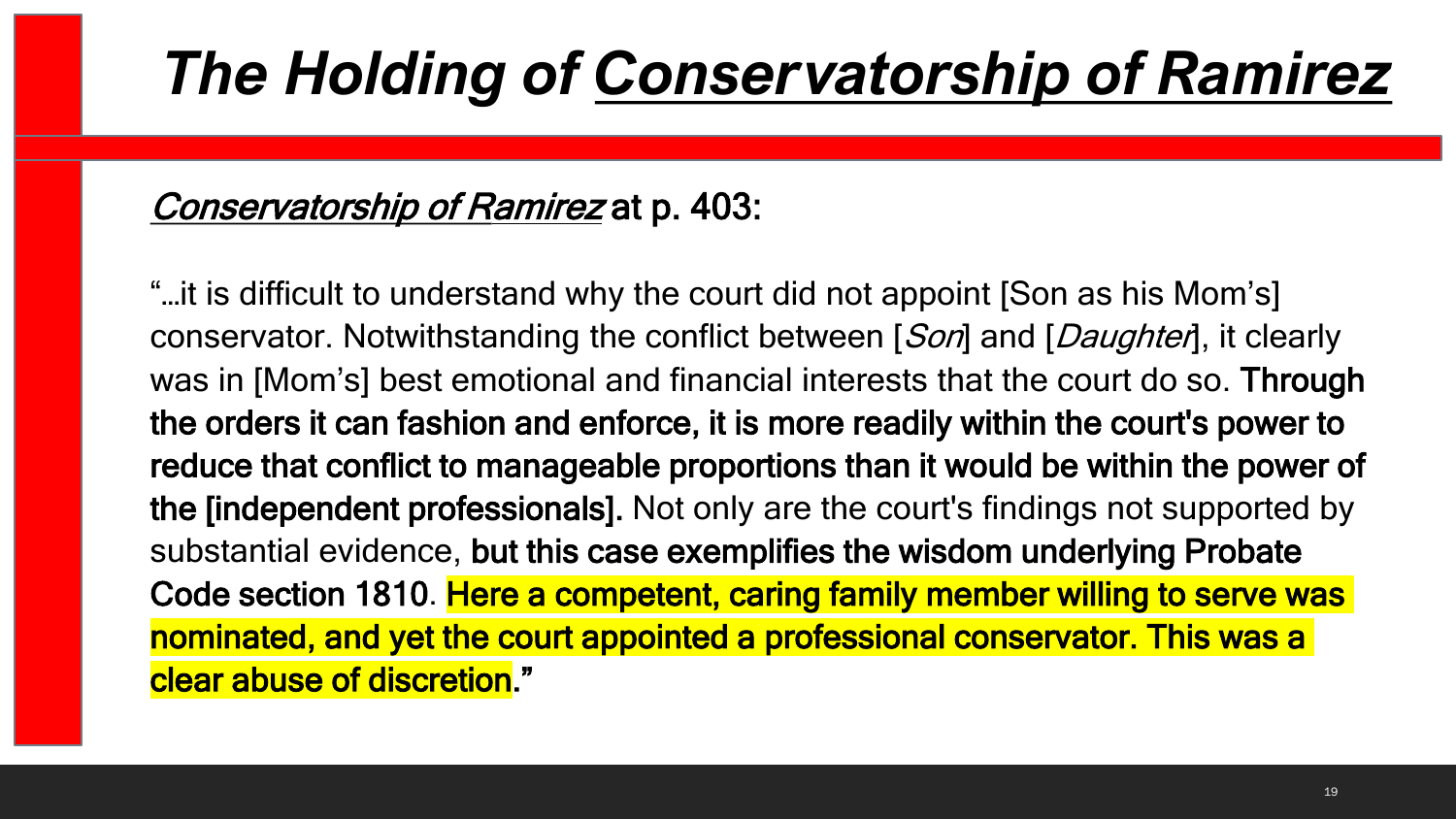#### Conservatorship of Ramirez at p. 403:

"…it is difficult to understand why the court did not appoint [Son as his Mom's] conservator. Notwithstanding the conflict between [Son] and [Daughten], it clearly was in [Mom's] best emotional and financial interests that the court do so. Through the orders it can fashion and enforce, it is more readily within the court's power to reduce that conflict to manageable proportions than it would be within the power of the [independent professionals]. Not only are the court's findings not supported by substantial evidence, but this case exemplifies the wisdom underlying Probate Code section 1810. Here a competent, caring family member willing to serve was nominated, and yet the court appointed a professional conservator. This was a clear abuse of discretion."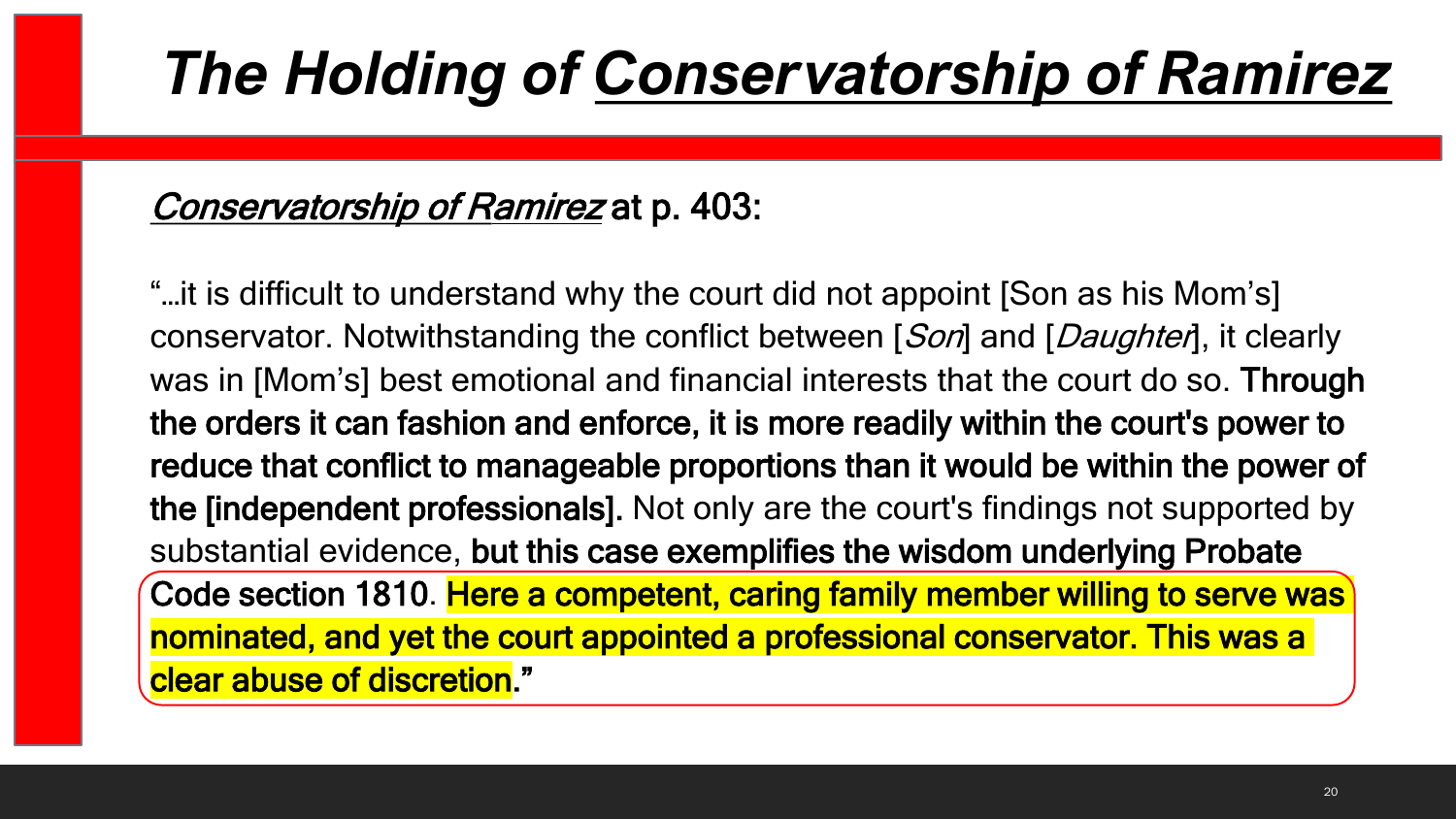#### Conservatorship of Ramirez at p. 403:

"The order is reversed. The superior court is directed to enter a new and different order appointing appellant conservator of [*Mom's*] person and estate. In conjunction therewith, the court is directed to enter orders setting a visitation schedule that allows each child visitation free from the other child's interference, prohibiting [*Daughter*] from harassing [Son] by repeatedly calling in various agencies, and any other orders the court deems appropriate for case management."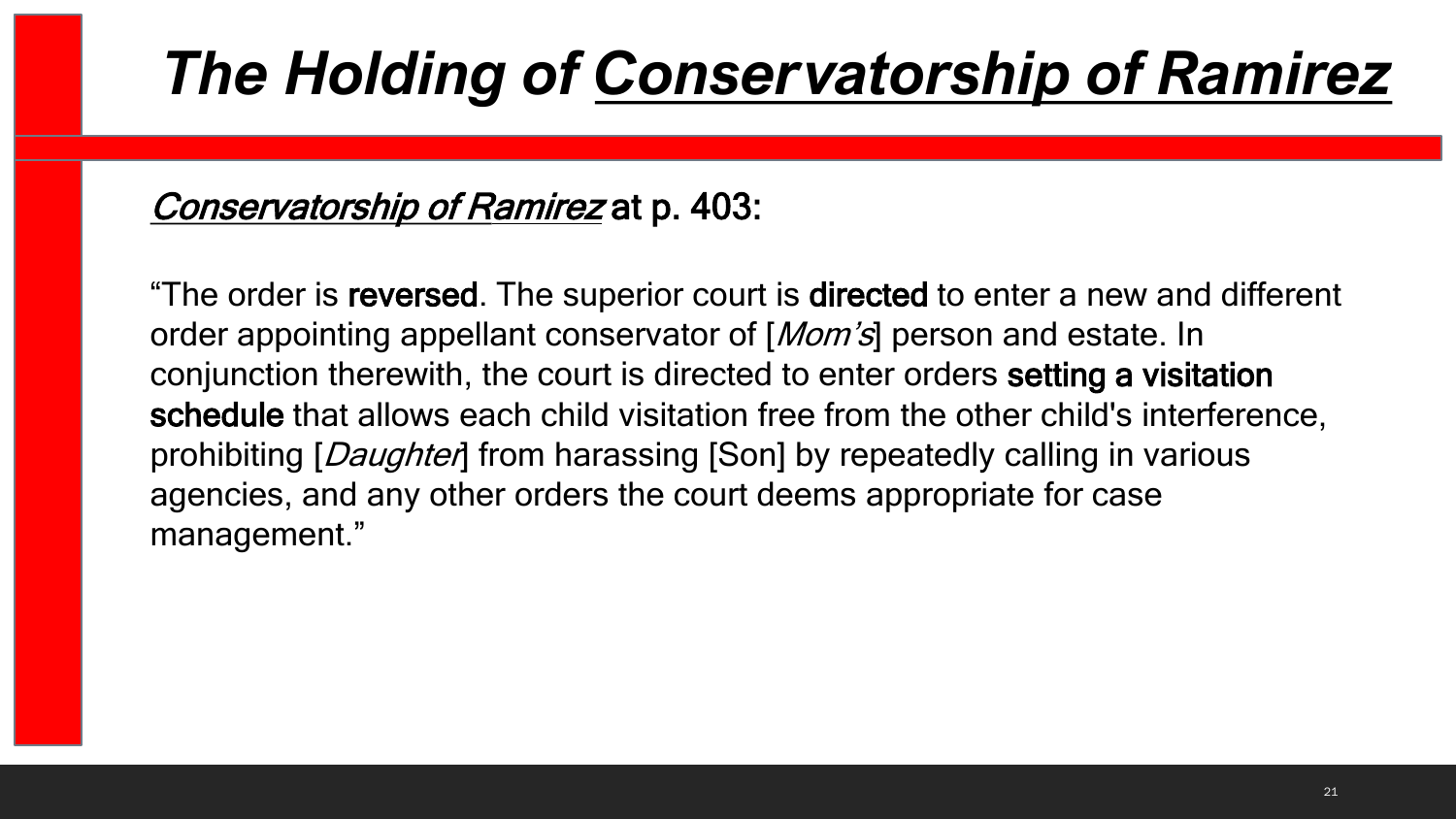### > WHAT DID WE LEARN FROM CONSERVATORSHIP OF RAMIREZ:

- The appellate court held that there was no substantial evidence to support the trial court's finding that it was in Mom's best interest for the appointment of independent professionals for Mom, instead of her nominee, the Son.
- Notwithstanding the family discord, it was clear to the appellate court that it was in Mom's best emotional and financial interests that the trial court appoint the Son, her nominee.
- The appellate court believed that the effects of family discord should be handled through trial court visitation and similar orders, which does not necessitate the appointment of independent professionals.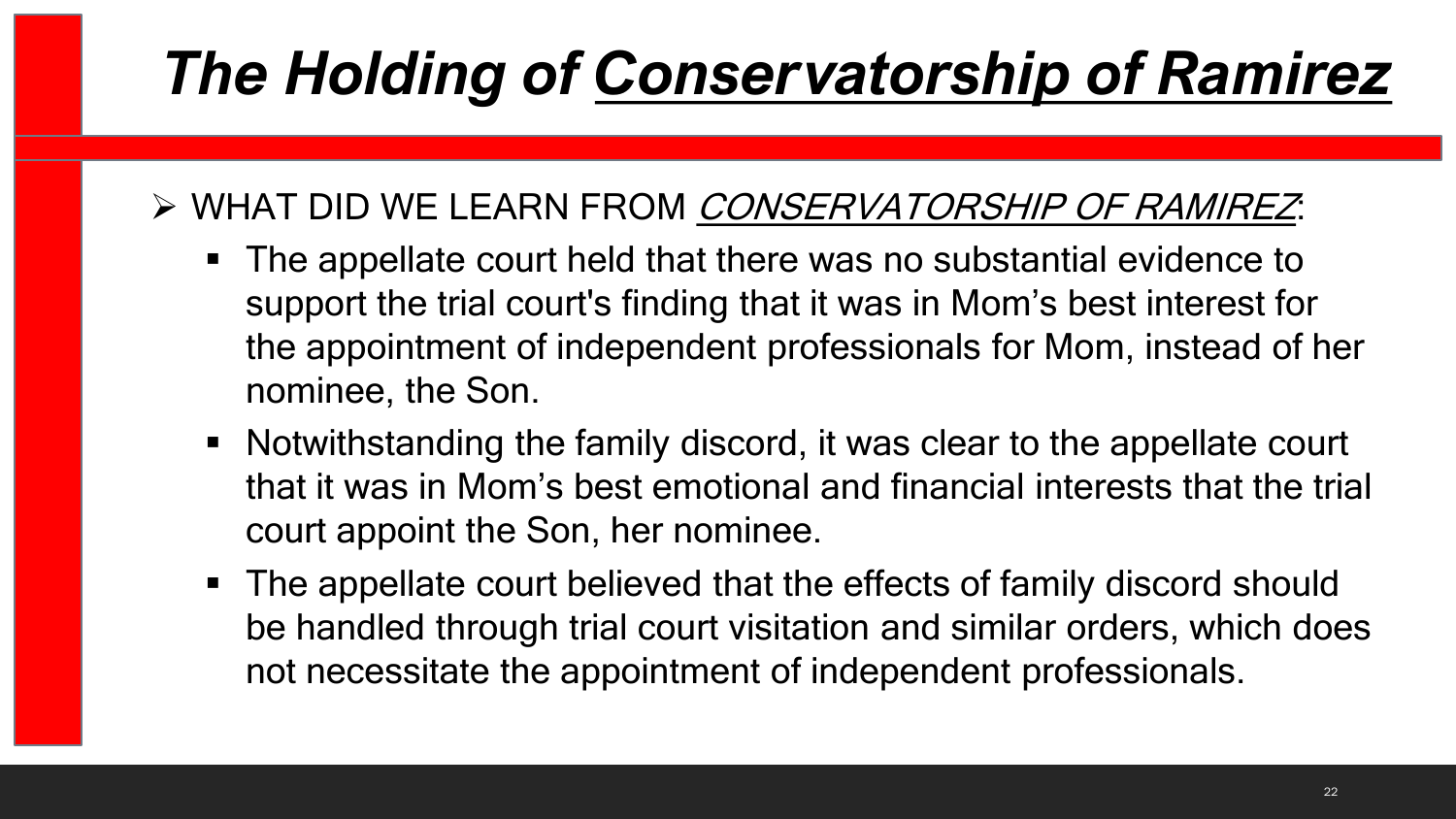# *So…What's This All About?*

- $\Box$  Parties to contested conservatorship proceedings are asserting (based on the authority of *Conservatorship of Ramirez*) that the Probate Court commits an abuse of discretion if it appoints a neutral professional instead of a loving, willing, and qualified family member nominated by the proposed conservatee with sufficient capacity to form an intelligent preference.
- So…the question becomes whether this a proper use, or an abuse, of the Conservatorship of Ramirez case holding?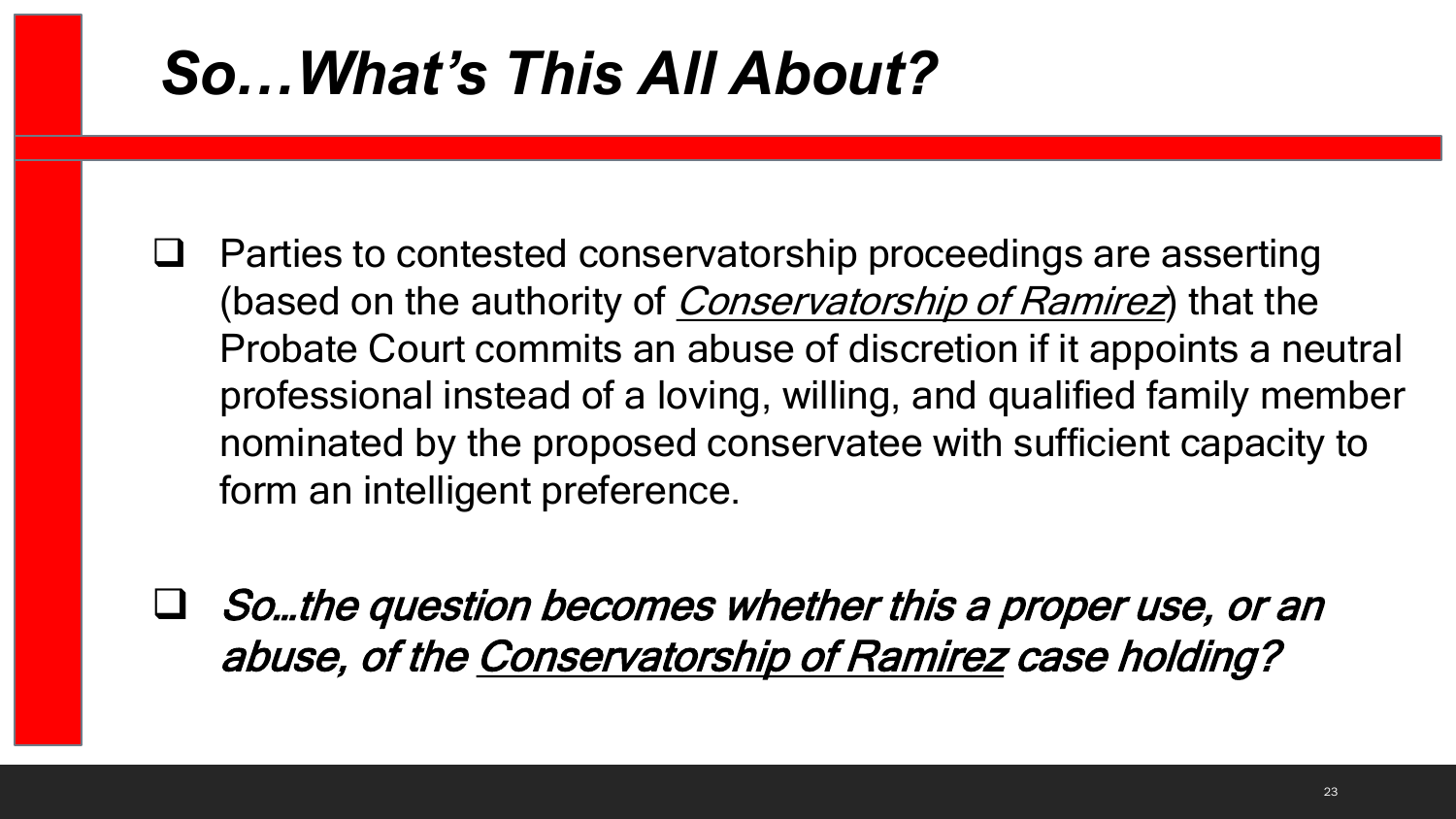### *Proper Use of the Conservatorship of Ramirez Holding*

#### $\triangleright$  Existing, valid nomination by a proposed conservatee (or by any other permitted person).

• In *Conservatorship of Ramirez*, the proposed conservatee was presently able to express a preference to the trial court, the investigator, and to multiple experts who were engaged to determine capacity that her Son should be appointed conservator; AND the evidence was received by the trial court that the proposed conservatee knew what she was doing when she made the same nomination of her Son as conservator in her multiple durable powers of attorney.

#### $\triangleright$  Regarding family discord:

- When family discord is the ONLY reason for seeking the appointment of an independent professional rather than a nominee, AND that family discord *can* be constrained with appropriate visitation orders.
- $\triangleright$  When the nominee undisputedly has been AND will be a good fiduciary.
- $\triangleright$  There is no existing spouse/domestic partner who retains capacity and could nominate.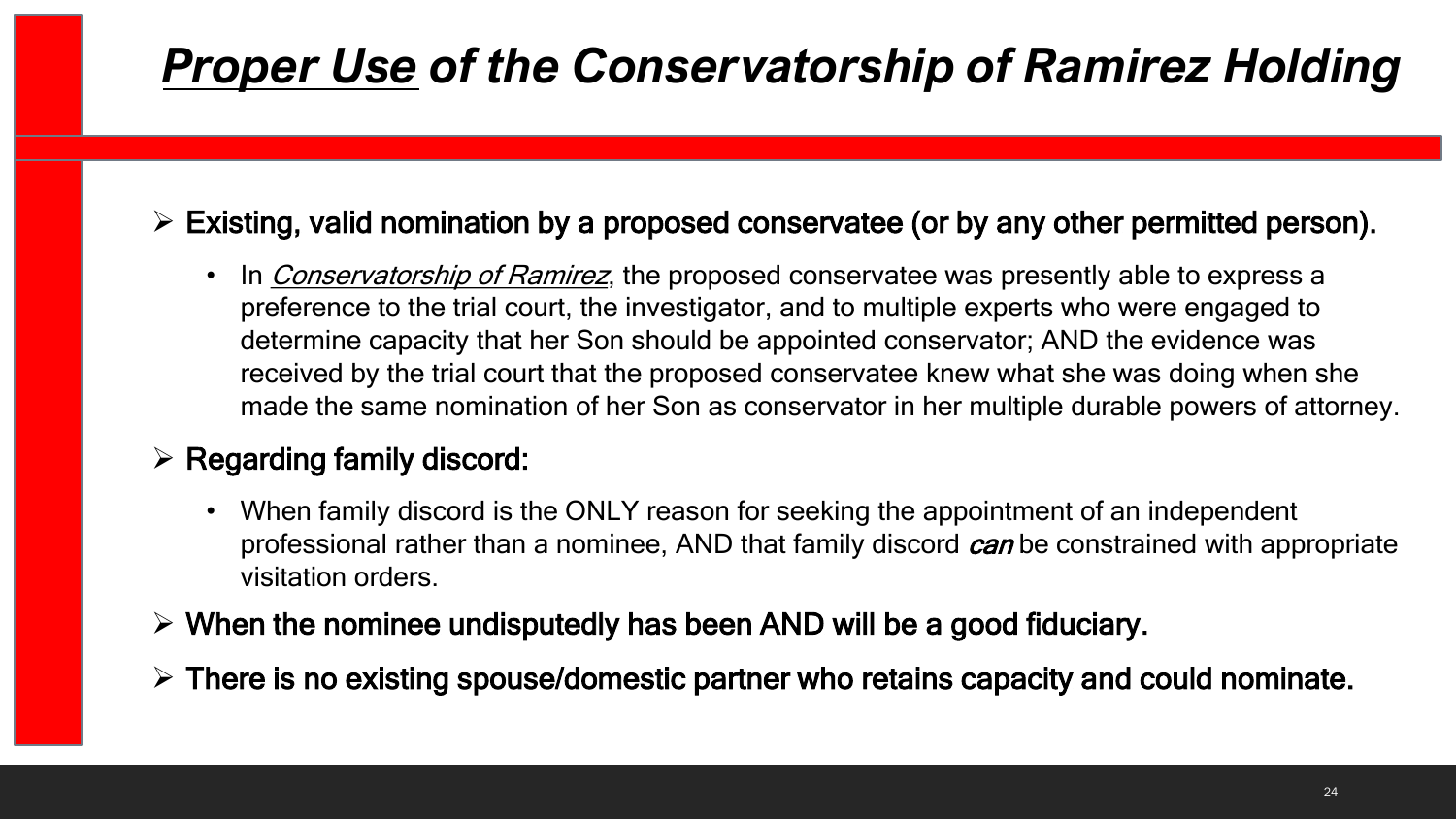#### > The **proposed conservatee** is distinguishable from Mom:

- When a proposed conservatee does NOT have sufficient capacity to form an intelligent preference at the critical date of the nomination or expression of preference. *[POSSIBLE CRITICAL ISSUE RE ESTATE PLANNING]*
- When a proposed conservatee has NOT expressed a preference for the appointment of a conservator.
- When a proposed conservator has NOT nominated a proposed conservator.
- When a proposed conservatee has a SPOUSE (or domestic partner) who presently has capacity and can nominate.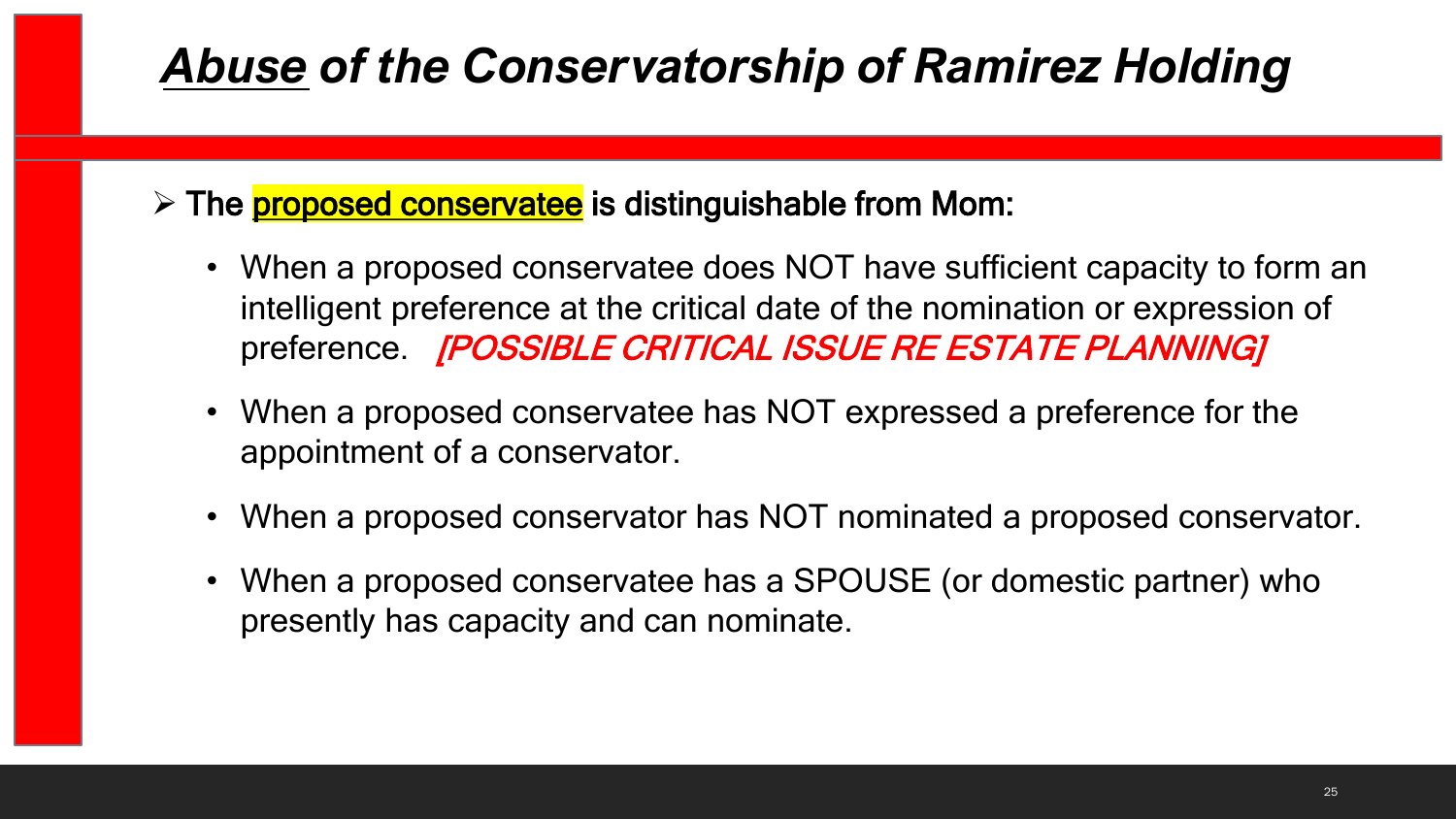$\triangleright$  The nominee to be conservator is distinguishable from Son:

- When there is evidence that the nominee is an abuser (physical or financial), undue influencer, or other type of bad actor.
- Where the circumstances make the motivations of the nominee suspect.
- Where a nominee's "poor judgment" cannot be obviated by court orders.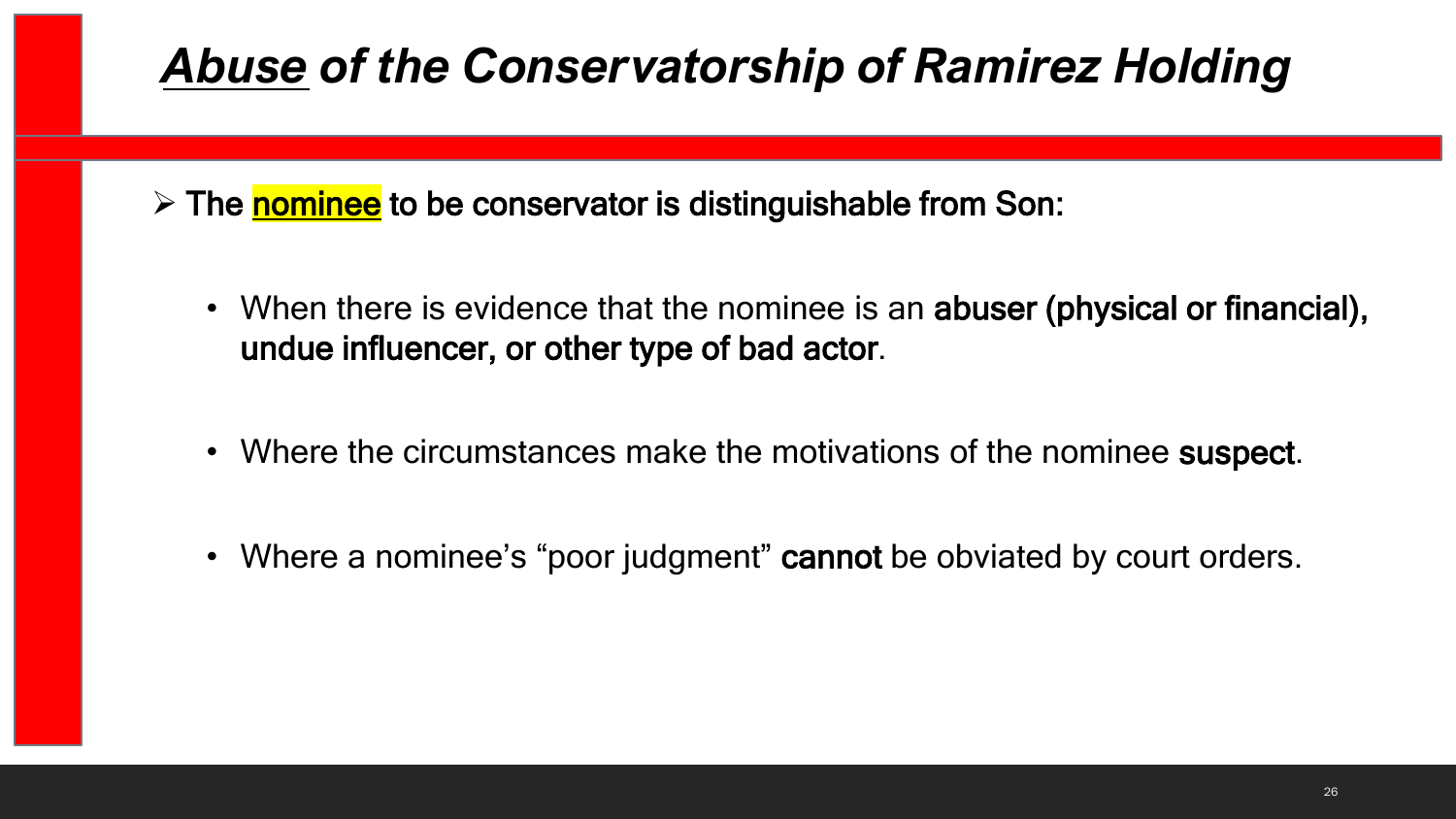- $\triangleright$  The circumstances surrounding the proposed conservator's **nomination** is different from the situation described in the Conservatorship of Ramirez case:
	- Where the proposed conservatee did NOT have sufficient capacity on the relevant date to form an intelligent preference. [POSSIBLE CRITICAL ISSUE RE ESTATE PLANNING]
	- Where reasons EXIST to dispute or contest the existence or validity of the nomination made by the proposed conservatee or other permitted person.

[FOR EXAMPLE: *undue influence, mistake, confusion, fraud, forgery...*]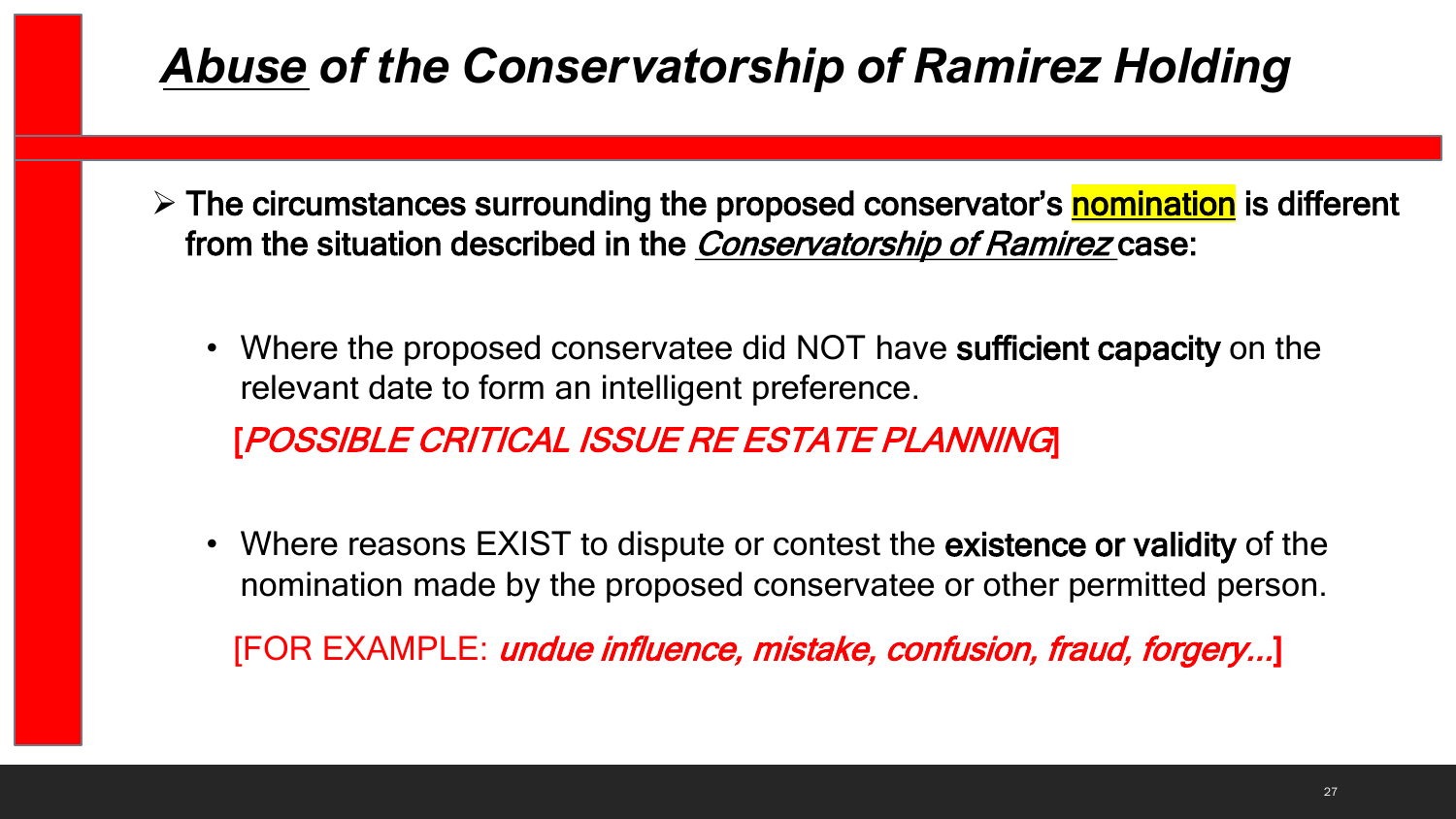- $\triangleright$  The nature of the purported family discord is different from the situation described in the *Conservatorship of Ramirez* case:
	- When family discord is **NOT the ONLY reason** for seeking the appointment of an independent professional rather than a nominee, AND the discord can be constrained with appropriate visitation orders.
	- When family discord may be the PRIMARY or ONLY reason for seeking the appointment of an independent professional rather than a nominee, BUT the discord CANNOT be constrained with judicially-enforceable orders.
	- Where the family discord is accompanied by violence, fraud, or similar actions or omissions of a serious nature.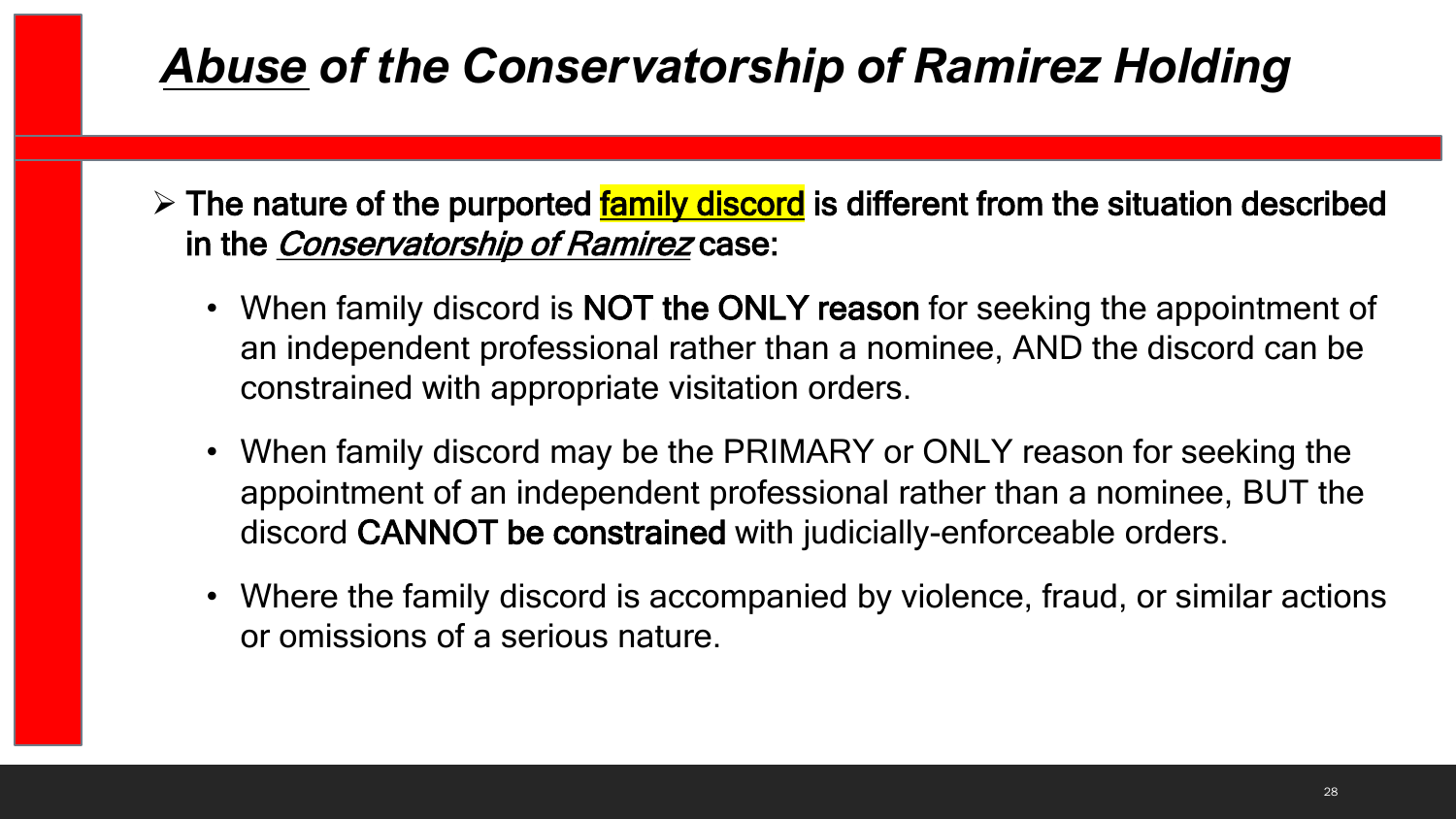## *What's It All Mean?*

Recent changes to the Probate Code have encouraged the trial courts to give more weight to the preferences of proposed conservatees and their counsel, and, at the same time, placed heightened scrutiny over the conduct of independent, professional conservators and the reasons for their appointment.

Those who plan and/or administer estates should be aware of, and accommodate in their practice, the increased importance of written nominations and other expressions of preference by their clients, as well as the circumstances when that preference may or may not be effectuated in connection with conservatorship proceedings.